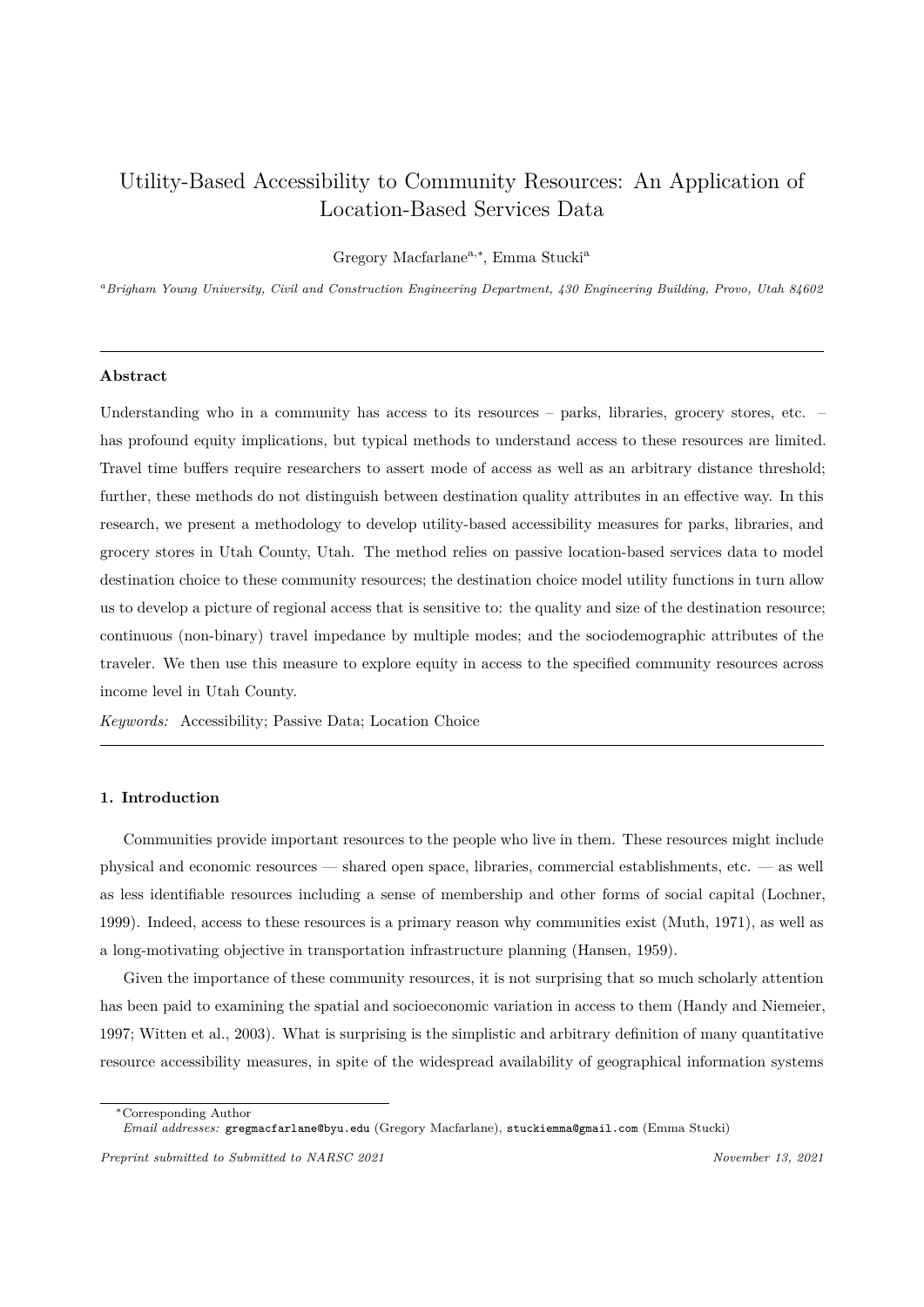(GIS) software (Logan et al., 2019) and an understanding that proximity to a resource is not the only consideration in its use (Dong et al., 2006). Individuals do not always shop at the nearest grocery store, nor do they necessarily perceive an 11-minute walk to a park as meaningfully different from a 9-minute walk. A measure of acce[ss that can incorpo](#page-17-3)rate travel impedance by multiple transportation modes alongside qualitative attributes of t[he resources in que](#page-17-4)stion would provide a better theoretical comparison to what people experience and observe in their own communities. This measure in turn may result in a different understanding of which groups have or do not have good access — and therefore in different policy interventions to resolve the access gap — than more traditionally used measures (Logan et al., 2019; Macfarlane et al., 2020).

In this paper, we develop utility-based access measures to parks, grocery stores, and libraries in Utah County, Utah. These measures are based in econometric choice t[heory relating cont](#page-17-3)i[nuous multimodal](#page-17-5) [trave](#page-17-5)l impedance to attributes of the resource. The utility preferences are estimated on location-based services data obtained from a third-party commercial data aggregator. We then use the model estimates to construct a composite accessibility measure and examine potential discrepancies between this measure and a more common travel-time buffer measurement.

The paper begins with a discussion of previous findings relating access to community resources with social, health, and equity benefits. We then describe the methodology employed in this research, which makes use of novel third-party mobile device. A results section describes both the estimated choice models and a comparative analysis; the paper closes with a discussion of several limitations of the approach as well as associated opportunities for future research.

## **2. Literature**

In this study, we have chosen to focus on three specific community resources that have robust histories of accessibility and spatial analysis: parks, grocery stores, and libraries. This section first discusses research developing and classifying various accessibility measures, followed by a discussion of previous attempts to measure access to the resources selected for this analysis.

#### *2.1. Developing Access Measures*

Accessibility is easily defined as the ability to reach useful destinations (Handy and Niemeier, 1997), but this ease in definition belies a wide array of potential quantitative descriptions. Dong et al. (2006) present a helpful hierarchy of access measures, which we briefly summarize here.

Among the simplest measures of access is a so-called isochrone measure, [which considers whether a p](#page-17-2)erson at position *i* traveling to a potential destination *j* is within a particular travel ti[me threshold](#page-17-4) *t ∗* [. U](#page-17-4)sing this measure, a person has access to the resource if  $t_{ij} < t_*$ . Sometimes it is possible to access multiple resources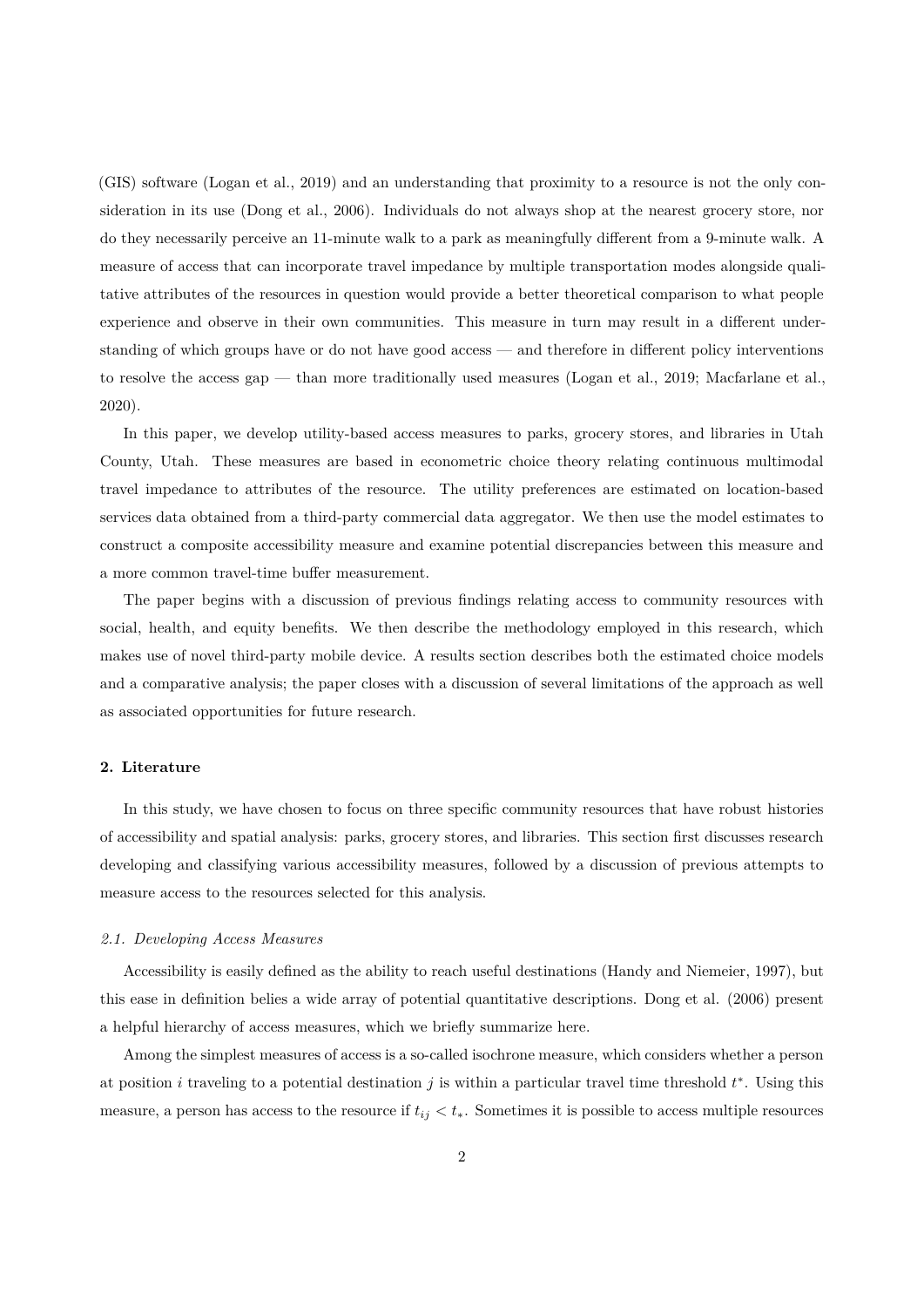within this threshold, in which case a more continuous score can be defined as

$$
A_i^{\text{isochrone}} = \sum_{j \in J} \delta_{ij}, \text{ where } \delta_{ij} = \begin{cases} 1, & \text{for } t_{ij} \le t^* \\ 0, & \text{for } t_{ij} > t^* \end{cases} \tag{1}
$$

Variations of this measure include elements like "number of grocery stores within 10 minutes" or "density of green space within 5 miles." Strengths of this method are its relative simplicity, but it has three central limitations. First, the threshold *t ∗* must be defined by the researcher for a specific value by a certain travel mode, and different definitions can have different policy outcomes (Logan et al., 2019). Second, the binary nature of the measure belies our understanding of behavior: a four minute and fifty second trip is not functionally different from a five minute and ten second trip. Finally, the measure assumes that all options in the choice set *J* are of equivalent quality.

Extensions to this basic framework relax some of these constricting assumptions. A gravity model accessibility measure

$$
A_i^{\text{gravity}} = \sum_{j \in J} S_j * f(t_{ij}, \beta) \tag{2}
$$

considers the "size" of the destination  $S_j$  as well as a continuous travel impedance function that decreases the impact of further destinations. The parameters of this impedance function can be calibrated to match the observed trip length distribution of a survey or other data, or a basic distance decay function without parameters can be used. Additionally, if no other information on the "size" or attractiveness of the destinations is available, then  $S_j = 1$ .

Activity-based or utility-based measures rely on location choice theory, where the probability of choosing a destination is a function of the destination's attributes weighted against the travel impedance to reach it. The mathematical details of this measure are described below in Section 3.1, but the measure relies on understanding how the attributes of a destination  $X_j$  affect the utility  $V_{ij}$  of a person at origin *i* selecting that destination

$$
V_{ij} = X_{ij}\beta \tag{3}
$$

One potential obstacle to developing utility-based accessibility measures is obtaining sufficient data on which to estimate the utility preference parameters *β*. High-quality household surveys that reveal activity locations are most commonly used for this purpose in general travel demand modeling, but such surveys typically group many infrequent discretionary trips into catch-all categories (Cambridge Systematics, 2012).

In the last several years, various commercial data products developed from mobile device and locationbased services (LBS) data have entered common use in transportation planning activities. Applications or websites that serve mobile content based on a user's location wi[ll log this location information](#page-16-0) and sell the data to commercial third-party aggregators. These aggregators in turn will weight and anonymize the data before selling the prepared datasets to transportation planning agencies. These LBS datasets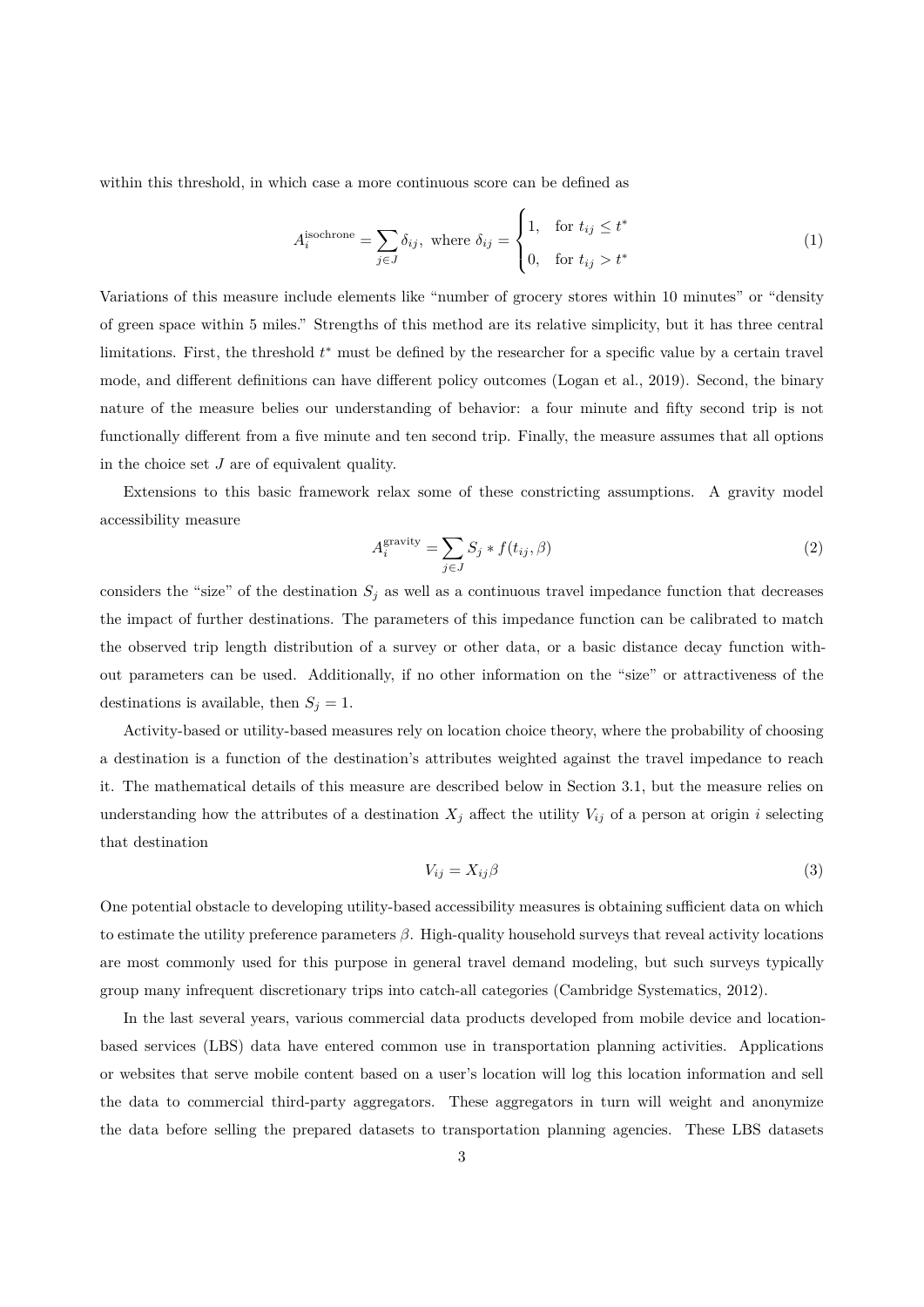typically contain vehicle or person flows between spatially defined zones, sometimes segmented by inferred transportation mode, time of day, day of week, or imputed trip purpose. These datasets have been shown to accurately reflect visits to recreation areas and other land uses (Monz et al., 2019), and are becoming a common part of transportation planning practice (Naboulsi et al., 2016; Zalewski et al., 2019). In recent years, researchers have begun developing methods to estimate destination choice models (and their related utility parameters) from passive data. Zhu and Ye (2018) develo[ped a method to e](#page-18-1)stimate a destination choice model for taxi trips in Shanghai, relying on t[he scale of the GPS d](#page-18-2)[ataset to estimate a ro](#page-19-1)bust model. Macfarlane et al. (2021) use location-based services data for park visitors in Alameda County, California to estimate a destination choice model, an[d then apply](#page-19-2) [that m](#page-19-2)odel to examine utility-based park accessibility and equity.

## *2.2. Access to Parks, Grocery Stores, and Libraries*

Parks and other open spaces are frequently understood to provide mental and physical health benefits to the members of the community who use them (Bedimo-Rung et al., 2005), but specific evidence of a link between access and these benefits is somewhat mixed, perhaps due to a wide variety of accessibility measures used in various studies (Bancroft et al., 2015). Most use some form of isochrone-based measure. For example, Neusel Ussery et al. (2016) developed [a county-level green space d](#page-16-1)ensity measure for the entire United States based on the percentage of developed green space in each county. A popular measure called ParkScore (Trust for Public Land, [2019\) uses the share o](#page-16-2)f a population that lives within a 10-minute walk of a park to pro[vide a metropolitan-](#page-18-3)l[evel a](#page-18-3)ccessibility score. Some studies have shown that metropolitan areas with a higher ParkScore have better health outcomes (Rigolon et al., 2018), but this finding has not been satisfactoril[y reproduced for neighborho](#page-18-4)ods within a metropolitan region. Kaczynski et al. (2016) developed ParkIndex, a measure that gives extra weight to neighborhoods near high-quality parks by incorporating park choice preferences determined from a user surve[y; some of the usefu](#page-18-5)lness of this measure is limited by only weighting neighborhoods within 1 mile of a park rather than bei[ng applied continuously](#page-17-6) across the region as a utility-based access measure. Macfarlane et al. (2020) constructed a utility-based access to parks measure derived from an earlier park choice survey (Kinnell et al., 2006), and showed a positive relationship between this measure and health outcomes that does not appear to exist when using the ParkScore isochrone access measure.

The accessibility of grocery stores to low-income [or other disadvantag](#page-17-7)ed communities has been a similarly frequent topic in the academic literature; both in terms of identifying the existence of so-called "food deserts" as well as correlating these deserts with measures of well-being. The U.S. Department of Agriculture (USDA) defines food deserts for their own purposes as low-income census tracts where a certain threshold of people live more than a mile from the nearest grocery store, or a shorter threshold if automobile ownership is low (U.S. Department of Agriculture, 2021). Most other researchers have adopted similar definitions of access.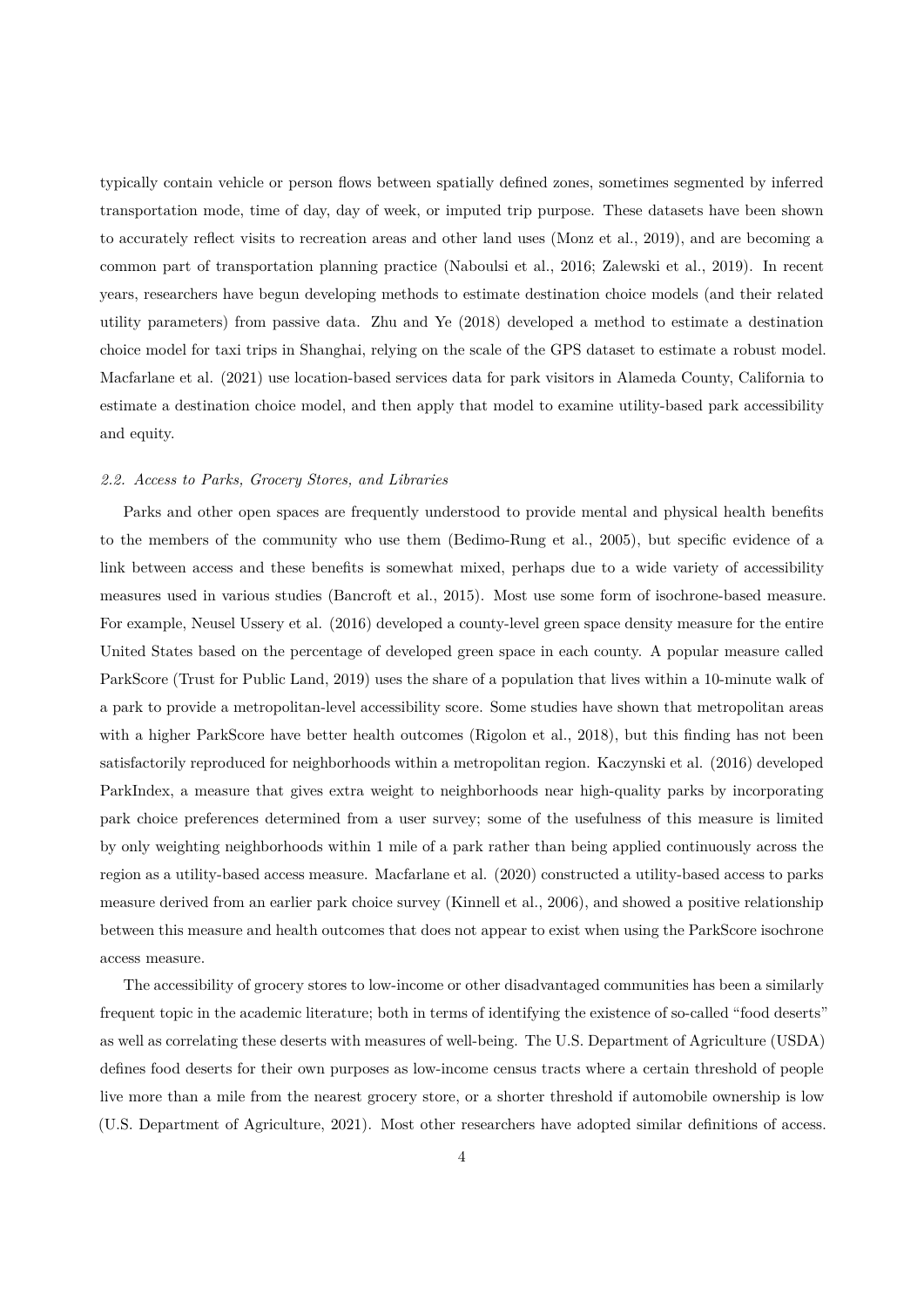For example, Morland et al. (2002) use the number of grocery stores in the same census tract, Algert et al. (2006) used the share of households within 0.8 kilometers of a store, and Hamidi (2020) uses the USDA measures directly. In conflict with these simplistic definitions are a number of studies suggesting that the nearest groce[ry store is not](#page-18-6) n[ecessa](#page-18-6)rily where people — including low-income people — obtain [their food](#page-16-3) [\(Aggarwa](#page-16-3)l et al., 2014; Clifton, 2004; Recker and Kostyniuk, 1978). Wood an[d Horne](#page-17-8)r [\(2016](#page-17-8)) addressed this shortcoming by considering a gravity-derived accessibility measure, weighting the number of opportunities against a continuous travel time function. Other more recent research has suggested that what matters is [not home accessibility](#page-16-4) [as much as l](#page-16-5)o[cation of a store within a ti](#page-18-7)m[e-space construction of a](#page-19-3) person's daily activities (Chen and Yeh, 2021; Widener et al., 2015).

Libraries provide important educational and social opportunities for community members through computer facilities, reference materials, and special programs (Barclay, 2017; Maxwell, 2008). Libraries can also be used to [enhance physical and](#page-16-6) [emotional well-being](#page-19-4) in a community through public initiatives (Philbin et al., 2019). Though perhaps not as commonly studied as either parks or libraries, a few recent efforts have examined the spatial distribution of libraries and socioeco[nomic dispariti](#page-16-7)[es in access.](#page-18-8) Allen (2019) measured the gap in travel time to the nearest library by car and by public transit, showing that transit-[dependent](#page-18-9) [commun](#page-18-9)ities were considerably disadvantaged. Cheng et al. (2021) applied travel time thresholds to examine the share of communities in Hong Kong that lacked access. Guo et al. (2017) [also measu](#page-16-8)red library access disparities in Hong Kong, using two different travel-time focused measures. None of the measures we could find considered other attributes of th[e library bey](#page-16-9)o[nd its](#page-16-9) proximity, even though these addtional features play a strong role in the library's role in community buil[ding \(Barcl](#page-17-9)a[y, 201](#page-17-9)7).

Certainly there are other community resources that warrant consideration; Ermagun and Tilahun (2020) consider a multiple-resource gravity accessibility measure that includes schools, jobs, and hospitals in addition to the three that have been used here. Churches, museums, or vari[ous other facil](#page-16-7)ities might be relevant elements in shaping the quality of life in a community. Regardless of what res[ources are selected, it i](#page-17-10)s [clear](#page-17-10) that existing accessibility practice considers spatial proximity as paramount, and quality of the destination as secondary. Further, travel times by particular modes are the default measure rather than holistic, multimodal travel impedance measures. Using utility-based measures for both travel impedance and for the accessibility measure might provide a more complete picture of who can and who cannot access community resources in a region.

## **3. Methods**

In this section, we present a method to estimate utility-based access to community resources in Utah County, Utah.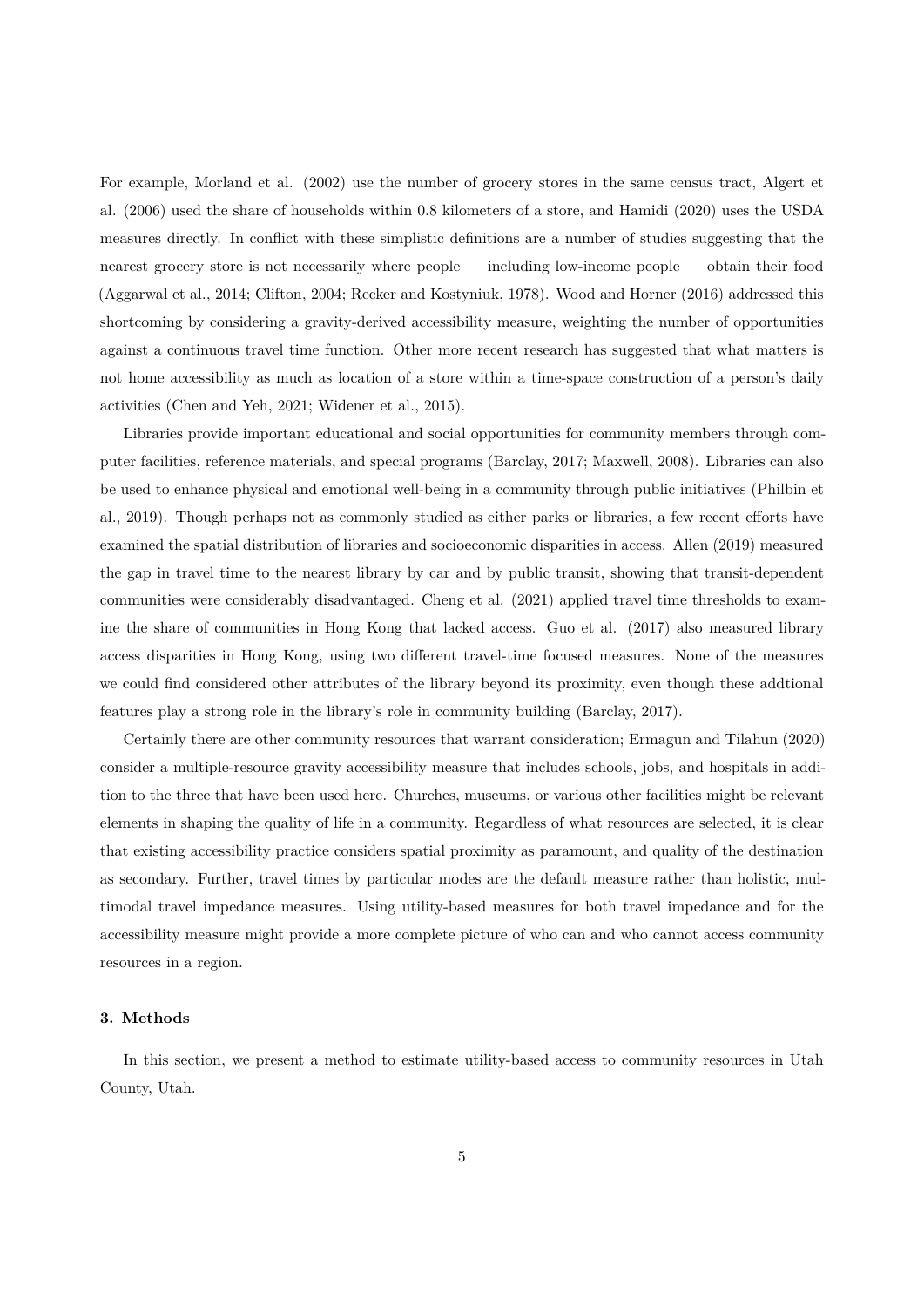#### *3.1. Modeling Framework*

In a destination choice modeling framework (Recker and Kostyniuk, 1978), an individual at origin *i* considering a destination *j* from a set of possible destinations *J* has a choice probability

$$
P_{ij} = \frac{e^{V_{ij}}}{\sum_{j' \in J} e^{V_{ij'}}}
$$
\n(4)

where  $V_{ij}$  is a linear-in-parameters function representing the utility of destination *j*. The destination utility consists of two basic elements:

<span id="page-5-0"></span>
$$
V_{ij} = \beta t_{ij} + X_j \gamma \tag{5}
$$

where  $t_{ij}$  is a measure of the travel impedance between *i* and *j*,  $X_j$  is a vector of attributes of destination *j*, and  $\beta$ ,  $\gamma$  are estimated parameters relating the travel impedance and the destination attributes to the utility. These parameters may be estimated by maximum likelihood given sufficient observational data.

The logarithm of the denominator of the choice probability given in Equation (4) is a quantity called the *logsum* and represents the total value — or accessibility  $A$  — of the choice set for individual *i* (Handy and Niemeier, 1997; Williams, 1977)

$$
A_i = \log \left( \sum_{j' \in J} e^{V_{ij'}} \right) + C \tag{6}
$$

where  $C$  is an unknown constant resulting from the fact that the utility represented in Equation  $(5)$  is not absolute, but rather relative to the utilities of the other options. The difference in logsum values between two different origin points could be compared to determine which location has "better" accessibility to the destinations in question, based on the elements included in Equation (5). Accessibility might be i[m](#page-5-0)proved by lower travel impedance, or by improved amenities, or even by simply having more options available.

These other elements include attributes of the community resource relevant to the destination choice problem: the size of the resource, amenities available, the price of good[s o](#page-5-0)n sale, etc. Each of these variables has an importance weighted against the travel impedance *tij* , which might take various forms depending on the data available and the destination resource in question.

Simple measures such as the highway travel time or the walk distance might be more or less appropriate for particular resources. Another option commonly used in travel demand models is actually the logsum of a *mode* choice model with the utility of choosing each mode given by a set of utility equations. In this study we adopt generic mode choice utility equations

$$
V_{ij\text{auto}} = -0.028 * (t_{ij\text{auto}})
$$
  

$$
V_{ij\text{transit}} = -4 - 0.028 * (t_{ij\text{transit}}) - 0.056 * (wt_{ij}) - 0.372 * (at_{ij})
$$
  

$$
V_{ij\text{walk}} = -5 - 0.028 * (t_{ij\text{walk}}) - 1.12 * (d_{ij}|d_{ij} < 1.5) - 5.58 * (d_{ij}|d_{ij} \ge 1.5)
$$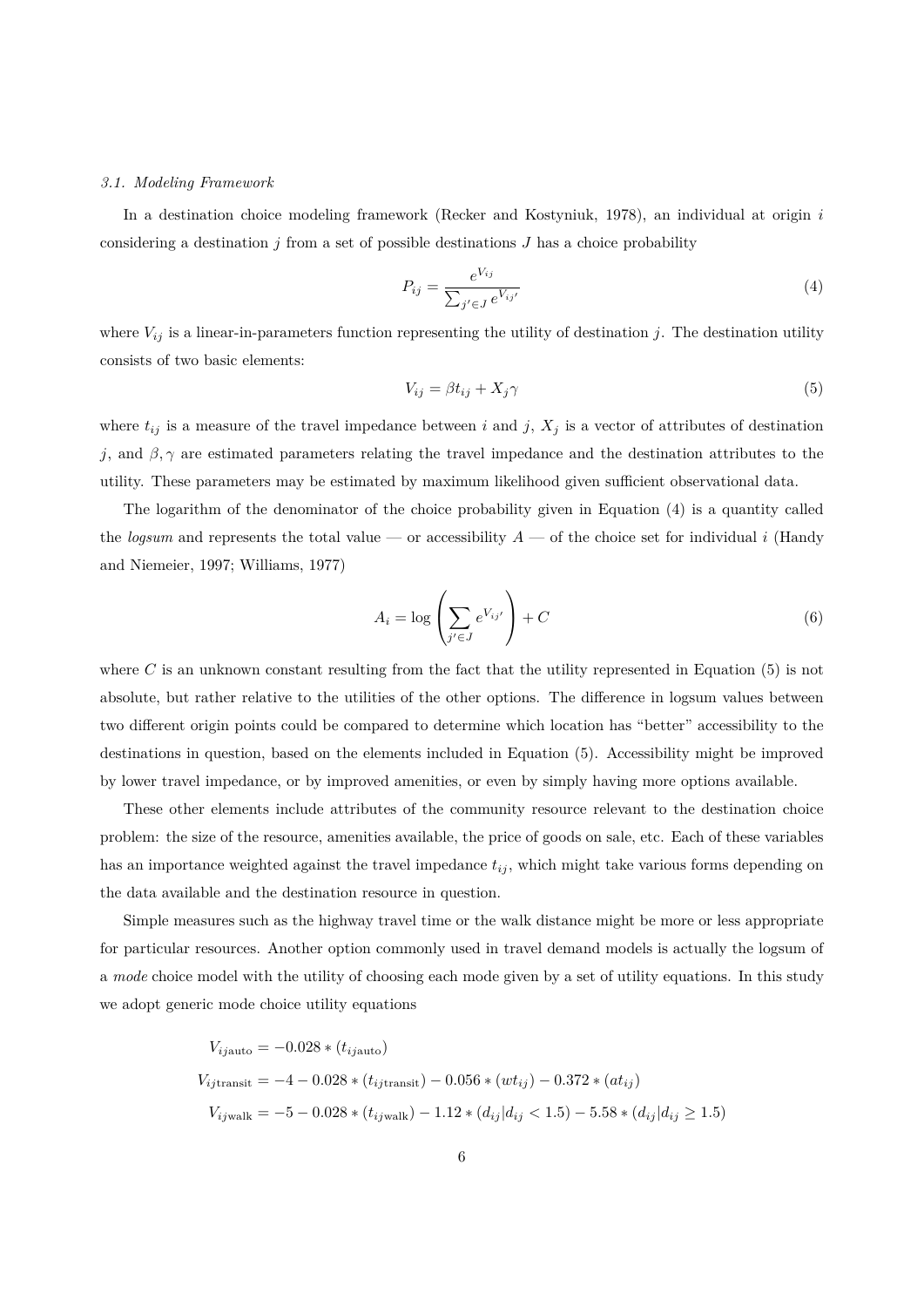where  $t_{ij}$  is the travel time in minutes from *i* to *j* by each mode (including only in-vehicle time for transit), *wt* is the transit wait and transfer time, *at* is the time to access and egress transit by walking, and  $d_{ij}$  is the walking distance in miles. The walking distance uses two different utility parameters depending on whether the walking distance is greater than 1.5 miles. The travel impedance logsum between *i* and *j* is then

<span id="page-6-0"></span>
$$
MCLS_{ij} = \log \left( \exp(V_{ij\text{auto}}) + \exp(V_{ij\text{transit}}) + \exp(V_{ij\text{walk}}) \right) \tag{7}
$$

## *3.2. Data*

Utah County, Utah, is among the fastest-growing urbanized regions in the United States, with formerly agrarian areas and open rangeland being converted to predominately suburban built environments. The population and economic center of the county is in Provo and Orem, home to two large universities (Brigham Young and Utah Valley), but the most rapid development in commercial and residential terms has been in communities north of Utah Lake, between Provo and Salt Lake City to the north. Interstate 15 travels the spine of the county, and a commuter rail system travels multiple times a day between Provo and Salt Lake City with stations in Orem, American Fork, and Lehi. A bus rapid transit (BRT) system connects the universities, two commuter rail stations, and the densest portions of Provo and Orem, and other local bus services operate in other communities in the region. Table 1 presents descriptive statistics of the block groups in Utah County obtained from the 2015-2019 American Community Survey (ACS) using the tidycensus package for R (Walker and Herman, 2021).

## *3.2.1. Resource Data*

Figure 1 shows the lo[cations of three types of c](#page-19-5)ommunity resources in Utah County: parks, grocery stores, and libraries. For each resource, and initial list of resources and elementary attributes was obtained by executing a relevant query to OpenStreetMap (OSM).

Public [pa](#page-8-0)rks and their attributes retrieved from OSM were verified and corrected using aerial imagery and some site visits. The attributes included the size of the park in acres, whether the park includes a playground, and whether the park includes facilities for volleyball, basketball, and tennis. The constructed dataset includes 582 attributed parks.

Grocery stores were retrieved from OSM and validated using internet resources and site visits. The complete Nutritional Environment Measures Survey (NEMS-S) (Glanz et al., 2007) was collected for each store, but this preliminary analysis only includes cursory information on the stores including whether the store is a convenience store or some other non-traditional grocery, whether the store includes a pharmacy or other non-food merchandise, and the number of registers as a m[easure of the store'](#page-17-11)s size. The constructed dataset includes 58 stores.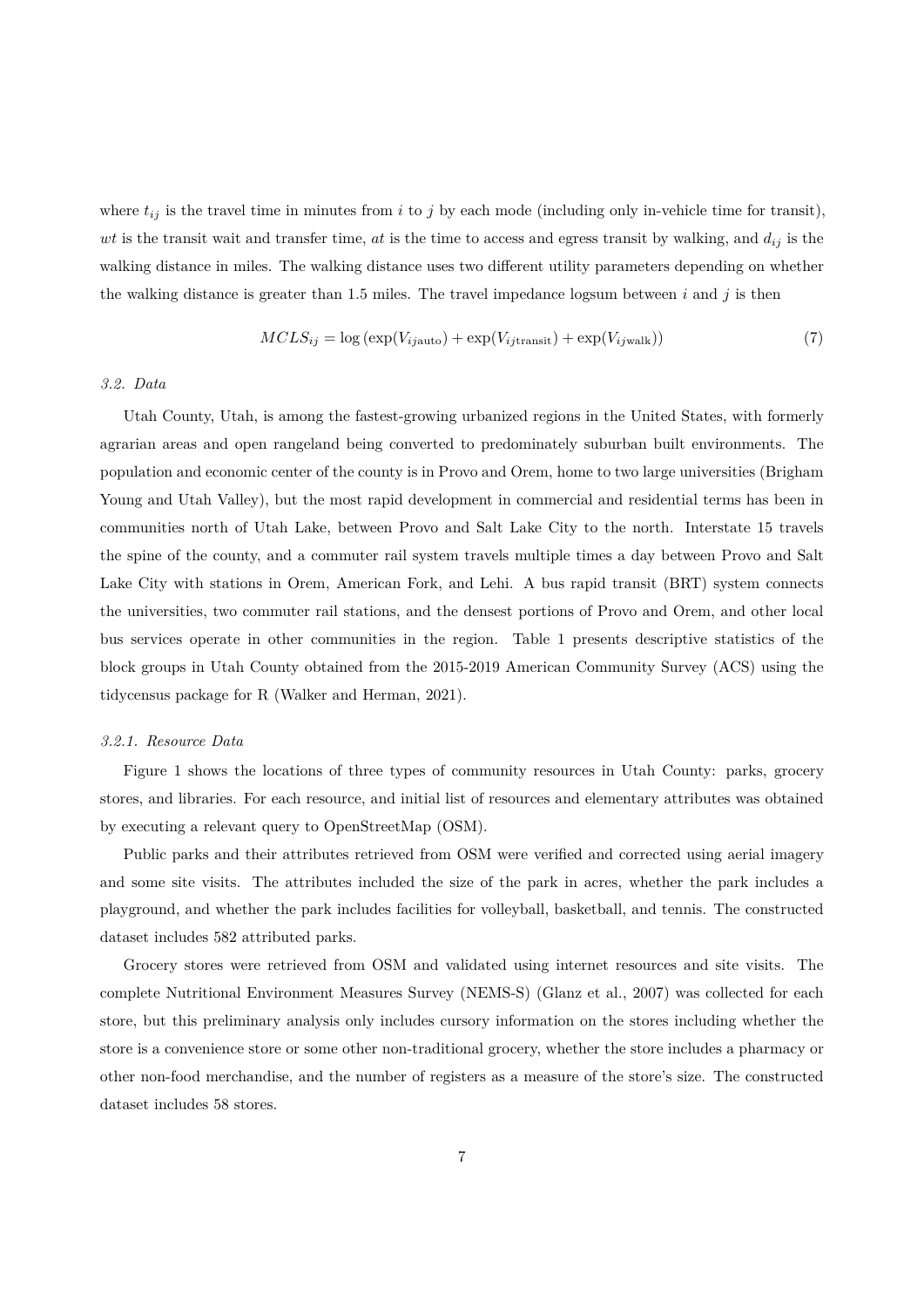|                          | Unique $(\#)$ | Missing $(\%)$   | Mean    | <b>SD</b> | Min     | Median  | Max      |
|--------------------------|---------------|------------------|---------|-----------|---------|---------|----------|
| Density: Households per  | 340           | $\boldsymbol{0}$ | 558.3   | 659.3     | 0.0     | 394.2   | 4741.9   |
| square kilometer         |               |                  |         |           |         |         |          |
| Income: Median block     | 330           | $\overline{2}$   | 80309.1 | 31030.5   | 20588.0 | 77099.0 | 196458.0 |
| group income             |               |                  |         |           |         |         |          |
| Low Income: Share of     | 329           | $\mathbf{1}$     | 16.6    | 13.4      | 0.0     | 12.7    | 70.4     |
| households making less   |               |                  |         |           |         |         |          |
| than $$35k$              |               |                  |         |           |         |         |          |
| High Income: Share of    | 322           | $\mathbf{1}$     | 23.0    | 17.1      | 0.0     | 19.1    | 92.3     |
| households making more   |               |                  |         |           |         |         |          |
| than $$125k$             |               |                  |         |           |         |         |          |
| Children: Share of       | 333           | $\mathbf{1}$     | 24.2    | 12.3      | 0.0     | 22.1    | 84.6     |
| households with children |               |                  |         |           |         |         |          |
| under 6                  |               |                  |         |           |         |         |          |
| Black: Share of          | 116           | $\overline{0}$   | 0.5     | 0.9       | 0.0     | 0.0     | 7.4      |
| population who is Black  |               |                  |         |           |         |         |          |
| Asian: Share of          | 205           | $\boldsymbol{0}$ | 1.4     | 2.3       | 0.0     | $0.5\,$ | 20.3     |
| population who is Asian  |               |                  |         |           |         |         |          |
| Hispanic: Share of       | 330           | $\boldsymbol{0}$ | 11.6    | 10.6      | 0.0     | 8.6     | 62.1     |
| population who is        |               |                  |         |           |         |         |          |
| Hispanic*                |               |                  |         |           |         |         |          |
| White: Share of          | 339           | $\overline{0}$   | 82.6    | 11.9      | 32.8    | 84.3    | 100.0    |
| population who is White  |               |                  |         |           |         |         |          |

Table 1: Block Group Summary Statistics

\* Hispanic indicates Hispanic individuals of all races; non-Hispanic individuals report a single race alone.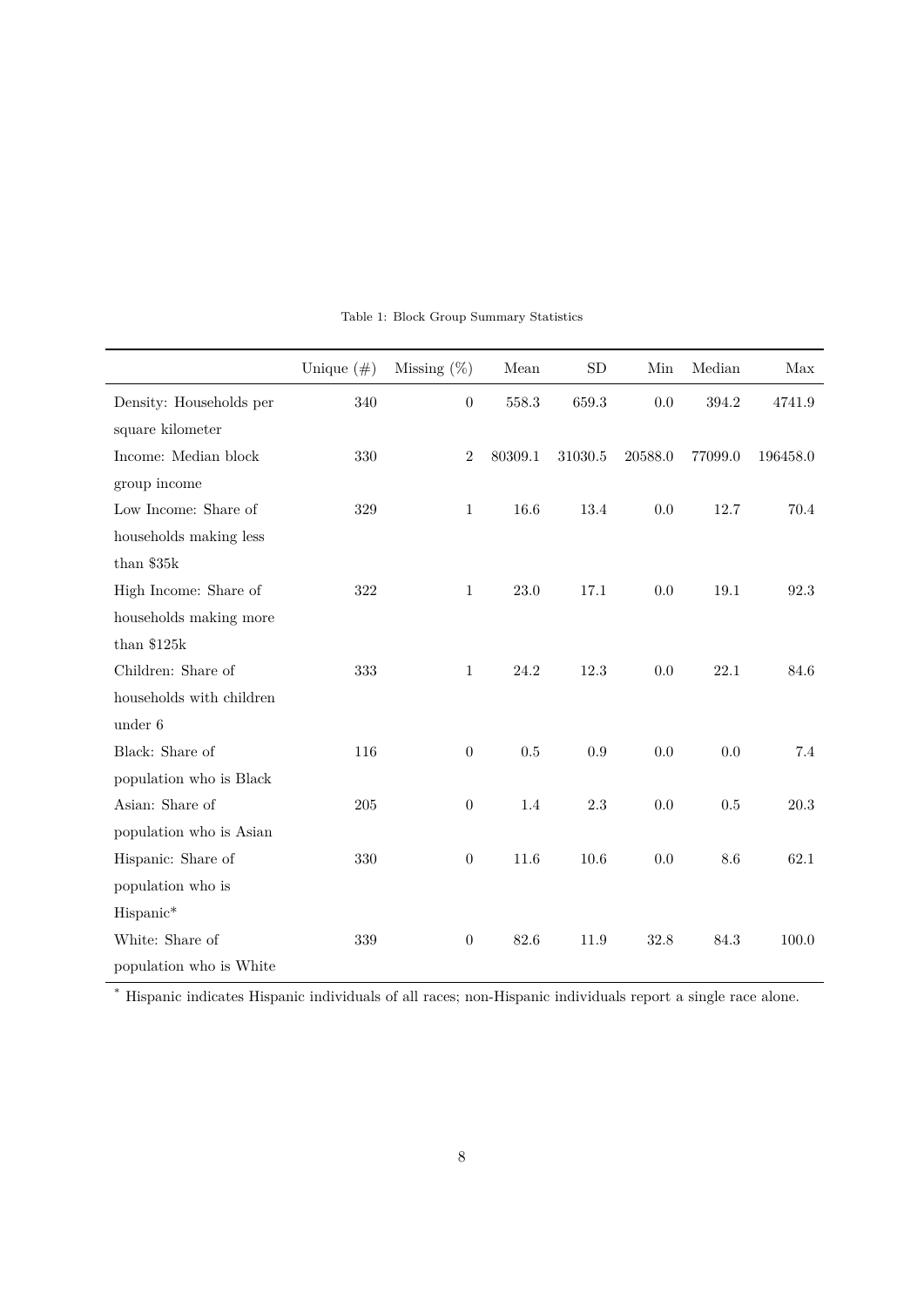

## Resource Type

- Groceries  $\bullet$
- Libraries  $\bullet$
- Parks

<span id="page-8-0"></span>Figure 1: Community Resources in Utah County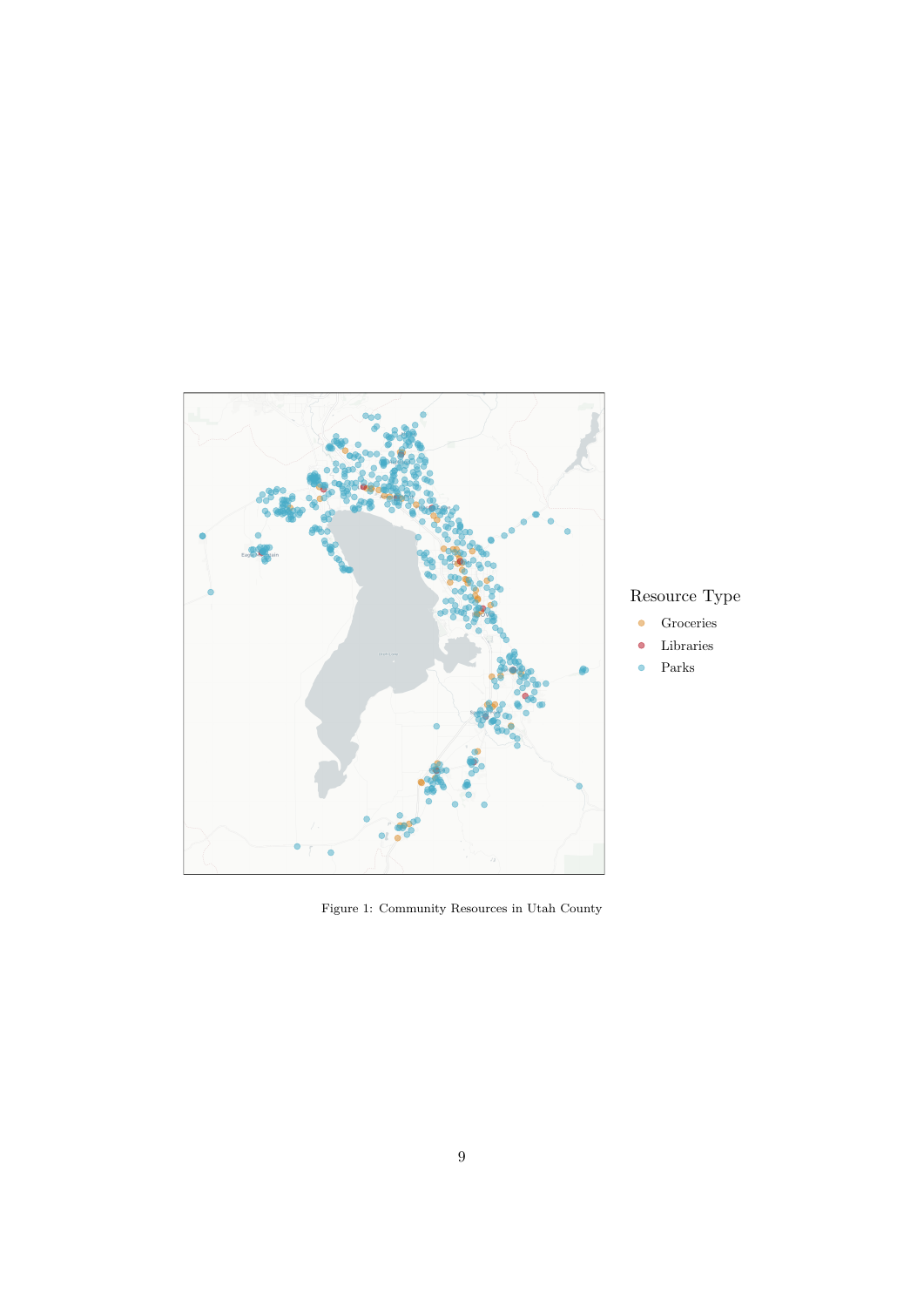Libraries were retrieved from OSM, and validated using library websites and some site visits. The initial query returned university libraries and other specialty resources; though some of these libraries are open to those outside the university community, these were removed so that the resource list only includes libraries generally catering to the general public. The amenities available include whether the library offers additional classes and programs, and whether the library includes genealogical or family history resources. Other variables discussed in the literature such as the availability of computers and public wi-fi networks were present in every library and therefore cannot be included in the destination utility equations.

#### *3.2.2. Mobile Device Data*

Macfarlane et al. (2021) present a method for estimating destination choice models from such data, which we repeat in this study. We provided a set of geometric polygons for each park, grocery store, and library to StreetLight Data, Inc., a commercial aggregator. StreetLight Data in turn provided data on the number of mo[bile devices observed in](#page-18-10) each polygon grouped by the inferred residence block group of of those devices during summer and fall 2019. We then created a simulated destination choice estimation dataset for each community resource by sampling 10,000 block group - resource "trips" from the StreetLight dataset. This created a "chosen" alternative; we then sampled ten additional resources at random (each simulated trip was paired with a different sample) to serve as the non-chosen alternatives. Random sampling of alternatives is a common practice that results in unbiased estimates, though the standard errors of the estimates might be larger than could be obtained through a more carefully designed sampling scheme (Train, 2009).

## *3.2.3. Travel Times*

Once the choice, alternatives, and attributes of the alternatives have been defi[ned, the last](#page-18-11) element of the choice utility is the travel impedance between each block group and each resource. Using the otpr R interface (Marcus Young, 2020) to OpenTripPlanner, we estimated the highway drive travel time, the walking route time, and the transit travel time for trips departing on October 1, 2021 at 8 AM. The time and date are most relevant for the transit path builder in OpenTripPlanner, which uses detailed transit path information [stored in the Utah Tr](#page-18-12)ansit Authority GTFS feed file for Fall 2021. The transit path contains separate measures of the total travel time, the time in the transit vehicle, transfer time, and access / egress time, allowing us full use of the mode choice utility equations and resulting logsum described in Equation (7).

For groceries and libraries, we queried from OpenTripPlanner the shortest time path on each mode from the population-weighted block group centroid to the centroid of the grocery store or library centroid. [Be](#page-6-0)cause some parks in the dataset can be relatively large and the centroid might be far from the park access or use point, we instead sampled points along the boundary of the park polygon, and queried the shortest time path by each mode to the nearest boundary point.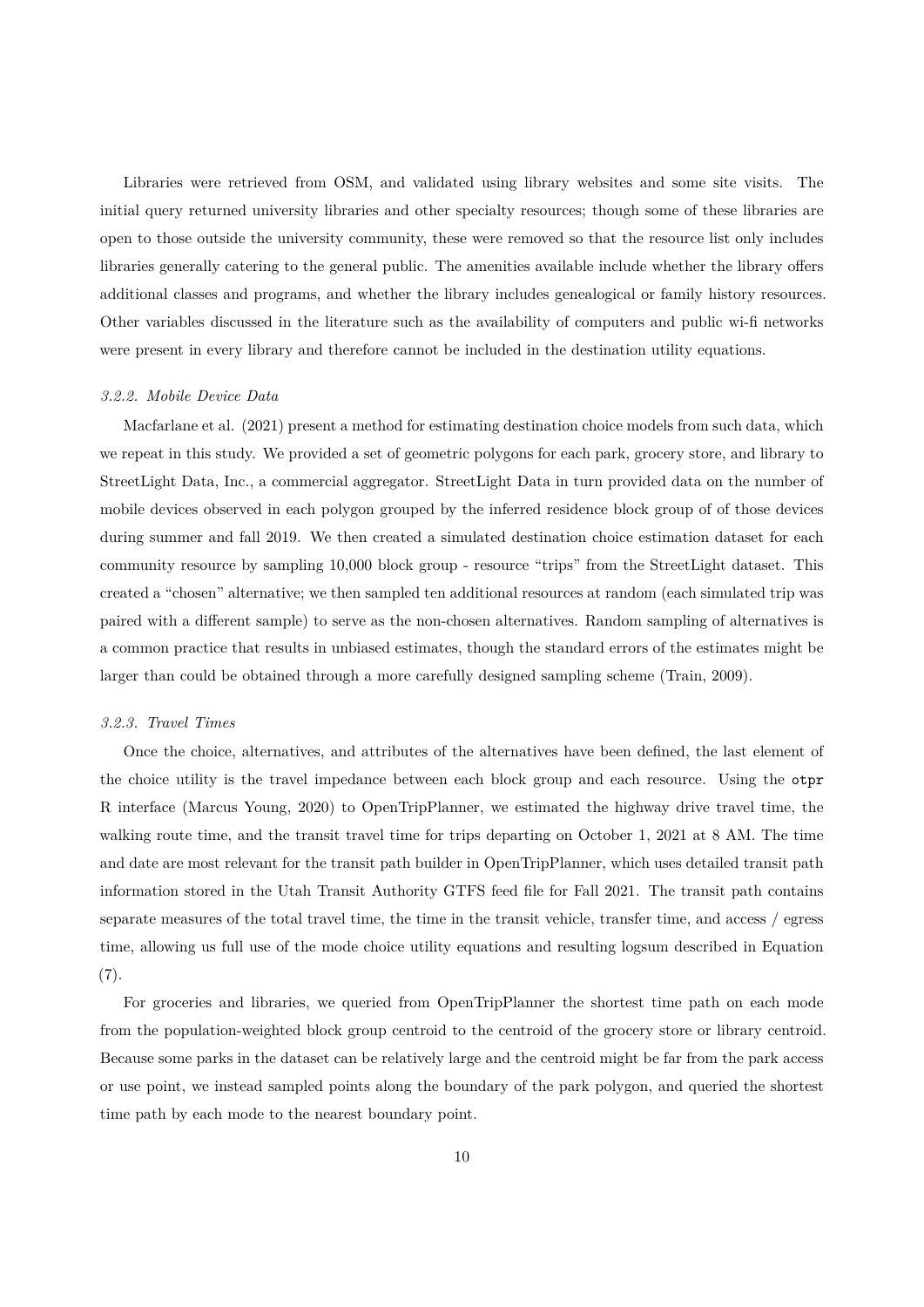#### Table 2: Park Destination Choice Utilities

<span id="page-10-0"></span>

|                    | Car                  | <b>MCLS</b>        | Attributes           | All - $Car$          | All - Logsum                  |
|--------------------|----------------------|--------------------|----------------------|----------------------|-------------------------------|
| Drive time         | $-0.215(-95.949)$ ** |                    |                      | $-0.209(-69.212)$ ** |                               |
| Mode Choice Logsum |                      | $7.678(95.958)$ ** |                      |                      | $7.450(69.216)$ <sup>**</sup> |
| log(Acres)         |                      |                    | $1.308(77.120)$ **   | $1.300(46.869)$ **   | $1.301(46.858)$ **            |
| Playground         |                      |                    | $4.567(33.939)$ **   | $4.476(30.127)$ **   | $4.477(30.118)$ **            |
| Volleyball         |                      |                    | $-0.369(-9.580)$ **  | $-0.663(-11.065)$ ** | $-0.664(-11.067)$ **          |
| Basketball         |                      |                    | $-0.669(-15.625)$ ** | $-0.534(-7.632)$ **  | $-0.535(-7.642)$ **           |
| Tennis             |                      |                    | $-0.549(-13.065)$ ** | $-0.884(-14.678)$ ** | $-0.886(-14.693)$ **          |
| Num.Obs.           | 8.984                | 8.984              | 8,984                | 8,984                | 8,984                         |
| Log Likelihood     | $-9,288.8$           | $-9,284.7$         | $-11,822.1$          | $-4,774.9$           | $-4,772.2$                    |
| McFadden Rho-Sq    | 0.569                | 0.569              | 0.451                | 0.778                | 0.778                         |

t-statistics in parentheses.  $*$  p  $< 0.5$ ,  $**$  p  $< 0.1$ 

## **4. Results**

## *4.1. Destination Choice Models*

Using the simulated trip choices assembled from the location-based services data, we estimate destination choice models with the mlogit package for R (Croissant, 2020; R Core Team, 2021).

Table 2 presents the model estimation results for five different specifications of park destination choice. The "Car" model includes only the network travel time by car as a predictor of park choice; the "MCLS" model similarly contains only the mode choice [logsum as an im](#page-17-12)[pedance term. The](#page-18-13) signs on the coefficient indicate t[ha](#page-10-0)t people are more likely to choose parks with lower car distance or higher multi-modal access, all else equal. The "Attributes" model includes only information on the park attributes including size and amenities. On balance, people appear attracted to larger parks and parks with playgrounds, while somewhat deterred by various sports facilities. The "All" models include both the relevant travel impedance term as well as destination attributes.

For most block group-park pairs, the transit and walk travel disutilities are sufficiently high that choosing these travel modes is unlikely. As a result, the mode choice logsum is highly collinear with the car travel time. Nevertheless, there are small differences differences between the models with the different impedance terms. Using a non-nested likelihood statistic test presented by Horowitz (1987), we can reject the null hypothesis that the two "All" models have equivalent likelihood (*p*-value of 0.00969), and infer that the mode choice logsum is a marginally better estimator of park choice than the vehicle travel time alone.

Table 3 presents the model estimation results for the grocery s[tore mode](#page-17-13)ls[. As](#page-17-13) with the parks models in Table 2, the most predictive model contains both a travel impedance term and attributes of the destination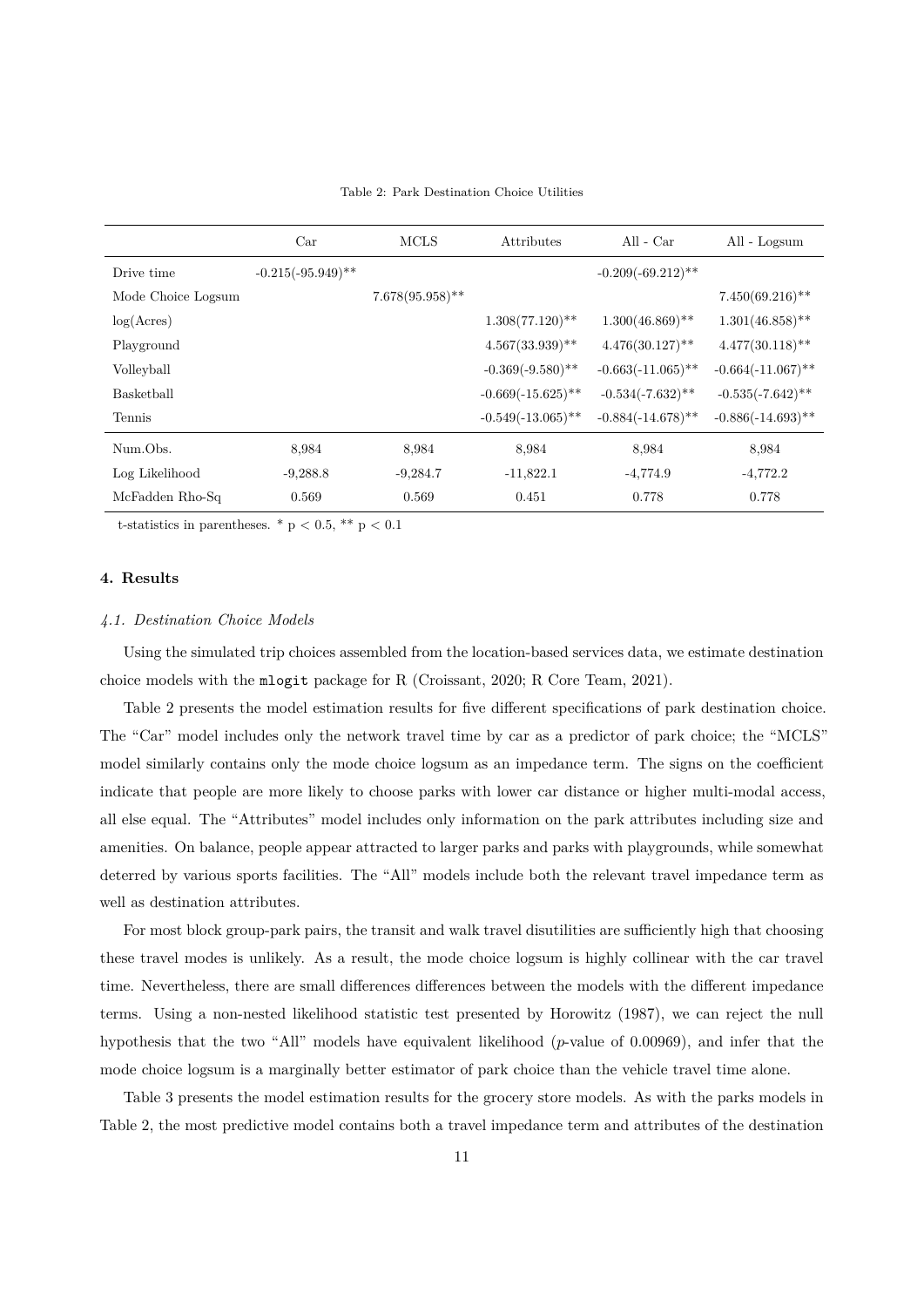|                         | Car                  | <b>MCLS</b>        | Attributes           | <b>Size</b>         | All - $Car$          | All - Logsum        |
|-------------------------|----------------------|--------------------|----------------------|---------------------|----------------------|---------------------|
| Drive time              | $-0.206(-90.014)$ ** |                    |                      |                     | $-0.217(-78.388)$ ** |                     |
| Mode Choice Logsum      |                      | $7.340(90.019)$ ** |                      |                     |                      | $7.733(78.399)$ **  |
| Convenience Store       |                      |                    | $-2.339(-11.310)$ ** | $-1.600(-7.684)$ ** | $-1.486(-6.765)$ **  | $-1.488(-6.773)$ ** |
| Other non-standard      |                      |                    | $-1.894(-14.604)$ ** | $-1.255(-9.554)$ ** | $-1.055(-7.487)$ **  | $-1.056(-7.490)$ ** |
| Has pharmacy            |                      |                    | $0.616(19.421)$ **   | $0.329(8.901)$ **   | $0.249(5.488)$ **    | $0.249(5.502)$ **   |
| Ethnic market           |                      |                    | $-1.680(-16.846)$ ** | $-0.997(-9.750)$ ** | $-0.883(-8.072)$ **  | $-0.884(-8.078)$ ** |
| Has other merchandise   |                      |                    | $1.523(48.309)$ **   | $0.769(19.144)$ **  | $0.881(17.631)$ **   | $0.882(17.660)$ **  |
| Number of registers     |                      |                    |                      | $0.073(42.117)$ **  | $0.083(36.312)$ **   | $0.083(36.294)$ **  |
| Number of self-checkout |                      |                    |                      | $0.031(15.255)$ **  | $0.027(10.049)$ **   | $0.027(10.041)$ **  |
| Num.Obs.                | 8,404                | 8,404              | 8,404                | 8,404               | 8,404                | 8,404               |
| Log Likelihood          | $-11,861$            | $-11,861.8$        | $-16,898.4$          | $-15,806.6$         | $-8,802.4$           | $-8,802.2$          |
| McFadden Rho-Sq         | 0.411                | 0.411              | 0.161                | 0.216               | 0.563                | 0.563               |

t-statistics in parentheses.  $*$  p  $< 0.5$ ,  $**$  p  $< 0.1$ 

grocery store. The number of registers suggests that people prefer larger stores, all else equal; ethnic markets, convenience stores, and other facilities are less preferred while stores with pharmacies and other merchandise (clothes, home goods, etc.) attract visitors. The ratio of the drive time and convenience store coefficients suggests that on average, people are willing to drive 6.86 minutes to reach a store that is not a convenience store. In terms of the travel impedance, there is not a sufficiently large gap in the model likelihoods to reject that the mode choice logsum and the drive time are equivalent predictors of grocery store choice.

Table 4 presents the model estimation results for the library destination choice models. As with parks and grocery stores, both travel impedance and destination attributes are significant predictors of library choice. In this case, however, the library attributes provide very little predictive power of library choice. This is p[erh](#page-12-0)aps because virtually all libraries in the dataset offer the same set of basic amenities, but also because each municipality in Utah County tends to operate its own library rather than having a system of interconnected library branches as might be typical in larger cities or other regions. Additionally, there is no significant difference between the prediction power of the mode choice logsum versus the car travel time.

## *4.2. Accessibilities*

Using the results of the "All - Logsum" models estimated for each community resource in the last section, we calculate the total utility-based accessibility measure for each block group in Utah County. For comparison to a more traditional measure, we also created buffer-based accessibility terms where a block group has "access" to a grocery store if there is one within a 5-minute drive, a park if there is one within a five-minute walk, and a library if there is one within a ten-minute drive.

Figure 2 spatially presents the difference between the buffer-based measure and the logsum-based measure.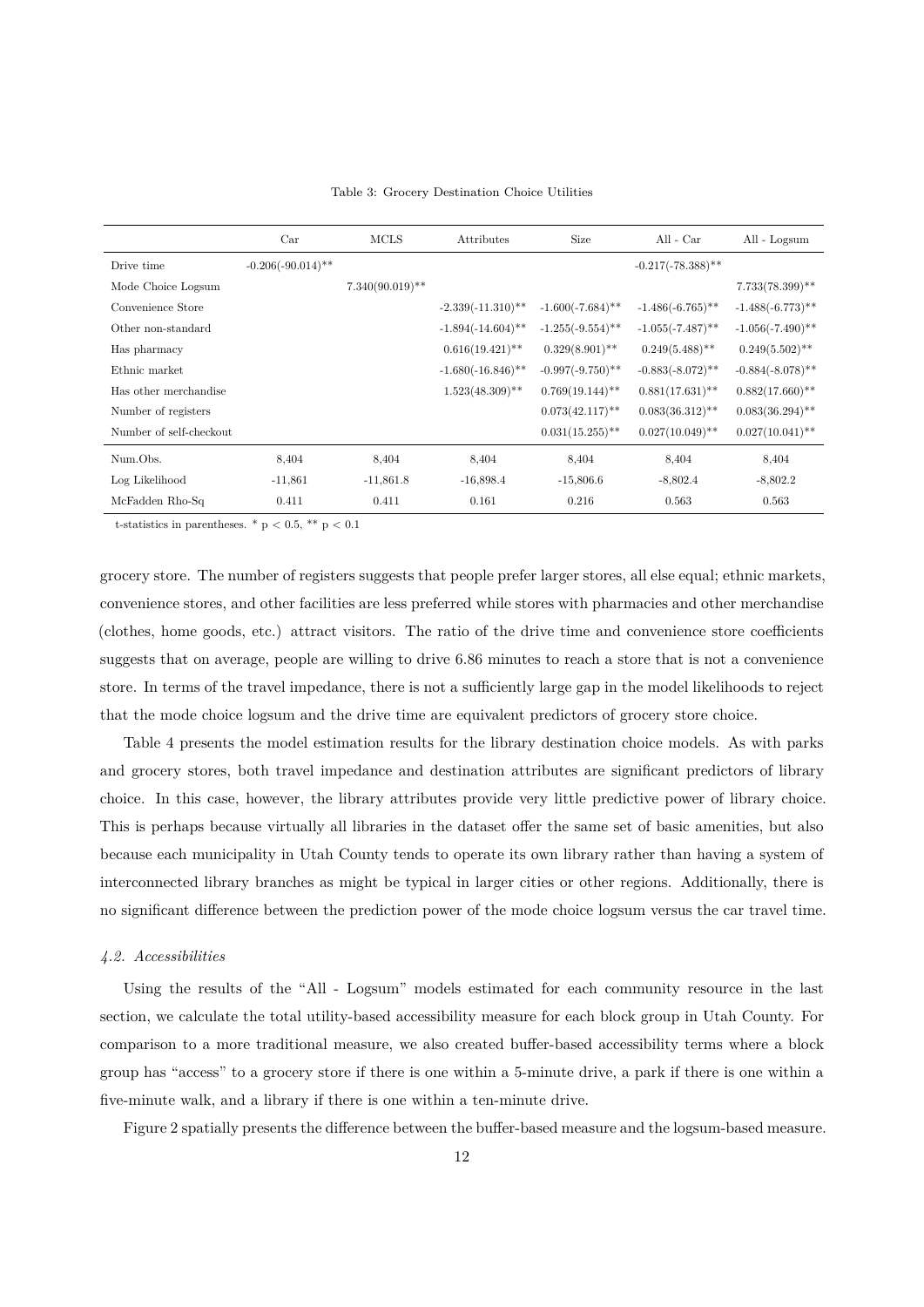<span id="page-12-0"></span>

|                     | Car                  | <b>MCLS</b>        | Attributes           | All - $Car$          | All - Logsum                  |
|---------------------|----------------------|--------------------|----------------------|----------------------|-------------------------------|
| Drive time          | $-0.233(-95.379)$ ** |                    |                      | $-0.232(-89.281)$ ** |                               |
| Mode Choice Logsum  |                      | $8.306(95.361)$ ** |                      |                      | $8.270(89.266)$ <sup>**</sup> |
| Offers Classes      |                      |                    | $1.318(44.405)$ **   | $1.258(23.053)$ **   | $1.257(23.033)$ **            |
| Genealogy Resources |                      |                    | $-1.127(-44.021)$ ** | $-1.024(-25.610)$ ** | $-1.024(-25.601)$ **          |
| Num.Obs.            | 9.816                | 9,816              | 9,816                | 9,816                | 9,816                         |
| Log Likelihood      | $-10,841.9$          | $-10,840.3$        | $-21,944.4$          | $-10,322.5$          | $-10,321.7$                   |
| McFadden Rho-Sq     | 0.539                | 0.539              | 0.068                | 0.561                | 0.561                         |

Table 4: Library Destination Choice Utilities

t-statistics in parentheses. \* p < 0.5, \*\* p < 0.1



Figure 2: Spatial comparison of grocery access buffer versus logsum.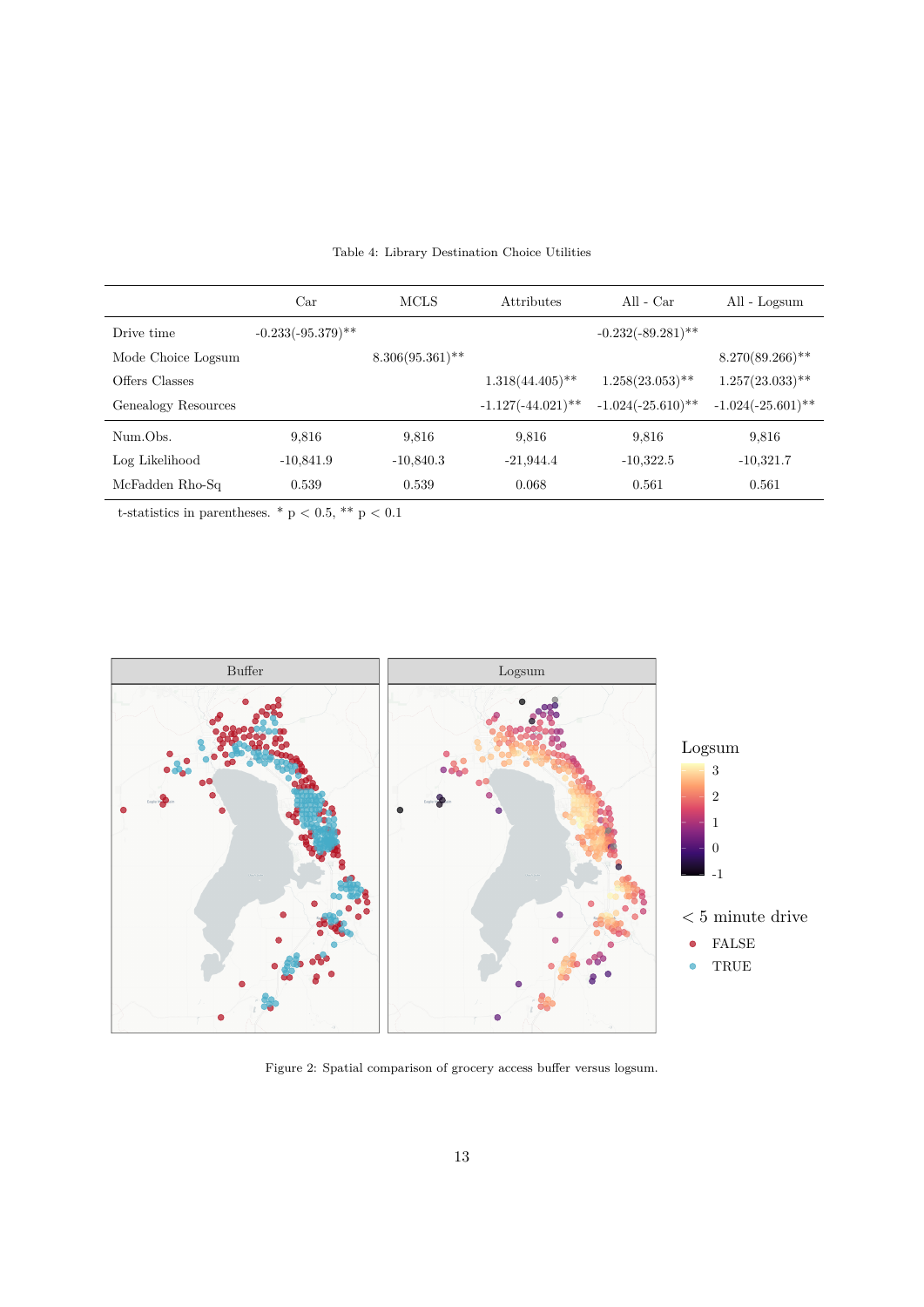

<span id="page-13-0"></span>Figure 3: Relationship between travel time, and logsum access value for block groups in Utah County. Travel-time based buffers shown as dashed lines.

The two measures largely show the same basic shape: block groups along the spine of the county tend to have binary access in the buffer and also have a higher logsum value. The difference is at the margins, where the discontinuity of the buffer measure is replaced by a smoother access surface, more spatially reflective of what people are likely to experience.

The potential for the buffer measure to oversimplify the accessiblity problem is further illustrated in Figure 3. This figure shows the utility-based accessibility logsum calculated using the mode choice logsum as an impedance term against the travel time in minutes (drive time for grocery stores and libraries; walk time for parks), for block groups in the study region. It is clear that for all three land uses, lower travel time is signi[fic](#page-13-0)antly correlated with higher accessibility. But for block groups with with equivalent travel time to a particular community resource, the accessibility logsum value varies substantially. Even for block groups along the buffer — where a small change in travel time might place a block within or without the buffer the variance in accessibility logsum appears to be almost as large as the variance as the variance in the travel time. This variance in accessiblity logsum might be due to a travel time differential between drive, walk, and transit modes captured in the mode choice logsum, or it could also be because the resources available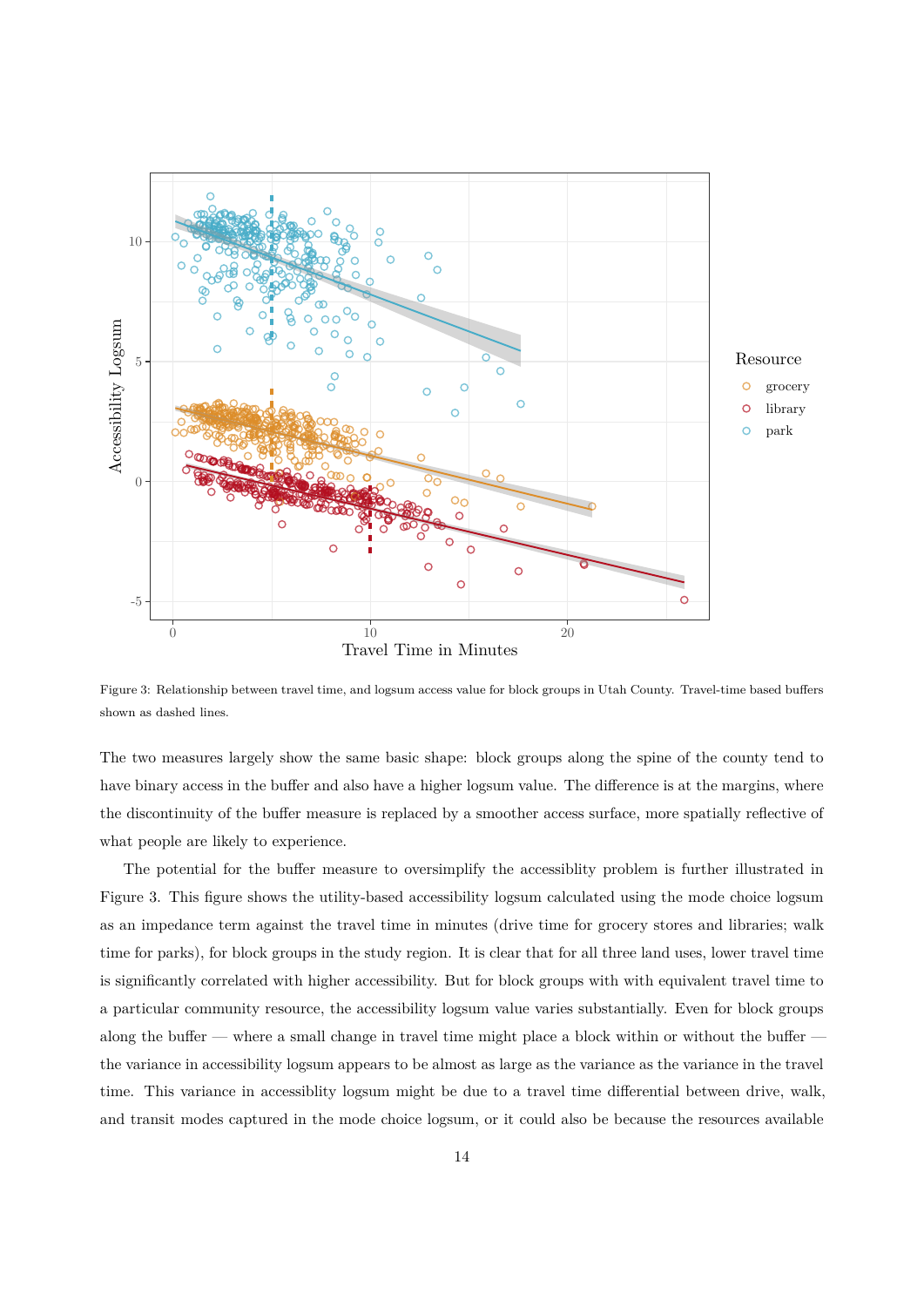near the set of block groups have substantial variance in their amenities. Being near a single poor-quality grocery store is not the same thing as being near multiple high-quality groceries, and the logsum value can capture this variance in its construction.

What this distinction between access estimation methods might mean for policy analysis is yet to be determined, and future research is required. In this analysis, we estimate that 26,107 households live in block groups outside the boundary of all three resource buffers: 10-minute drive for a library, 5-minute drive for a grocery store, and 5-minute walk for a park. Of these, 2,385 make less than \$35,000 per year. At the same time, only 17,932 households live in block groups that are beneath the regional mean utility-based access to all three resources; that is, they have less-than the regional average access to grocery stores, and to libraries, and to parks. Of these households, 1,633 are similarly low-income. Perhaps more importantly, the overlap between the households in *both* groups is not very high: only 9,510 households live in block groups with low access determined by both buffers and by accessiblity logsum, 831 of which are low-income households.

## **5. Limitations and Future Research**

The location-based services data reveals the likely home location of devices observed within a geographic polygon, within some measurement error. It cannot tell us whether the device holder actually accomplished the assumed activity; that is, there may be a reason why a device was observed near a library even though the person did not actually patronize the library. Additionally, the method we use to compile the estimation dataset presumes that the choice to make a trip to the community resource has already been made. Though it can suggest how the accessibility of a neighborhood to these resource would improve were transportation impedance decreased or the resources expanded or improved, it cannot tell us how many more people might take advantage of the resource in that case.

In this research, all simulated trips were grouped into a single pooled model for analysis. This implies that the effect of amenities and travel impedance on destination choice is similar for all neighborhoods. A segmented model where, for example, low-income block groups and high-income block groups were estimated separately could allow for flexibility in these estimates and reveal differences in preferences among residents of the different neighborhoods. Some neighborhoods might show a particular preference for access utilities by transit, or for specific park amenities. A latent class choice model (Walker and Ben-Akiva, 2002) would go further in potentially informing which demographic variables are meaningful in defining possible data segmentation schemes.

A necessary assumption made when constructing the estimation da[taset is that people experience](#page-18-14) access from their home neighborhood. This may not always be true; for instance, people may choose to shop at grocery stores or visit libraries that are near their workplace, or that are between their homes and some other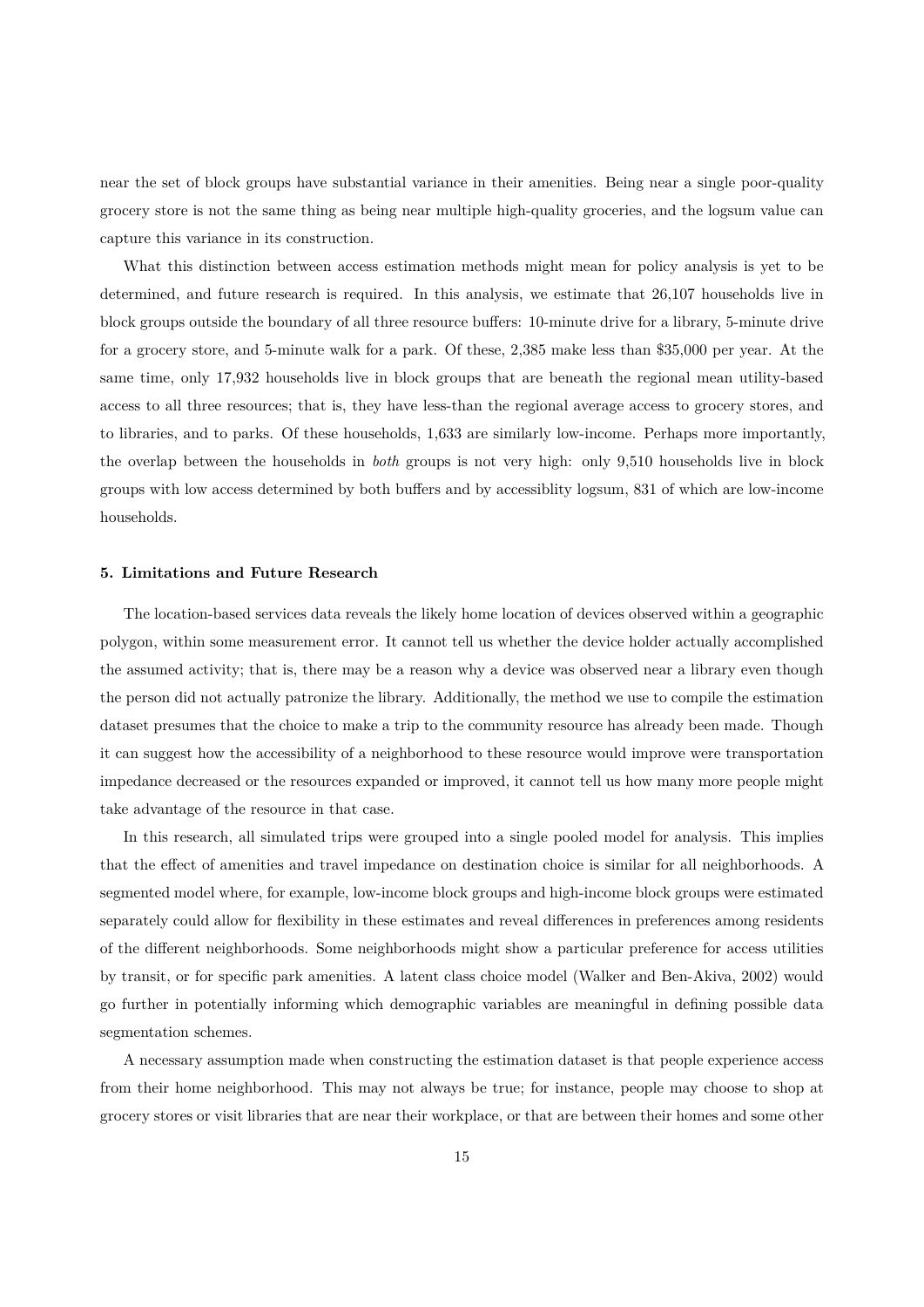frequent destination. Methods to account for access and destination choices experienced at other points in the day would be a useful and interesting extension. Similarly, we assumed that the distance between a home and a community resource was represented by the distance between the block group centroid and the resource. For some block groups in less dense areas of the county, the error in measured travel time between the block group centroid and the actual home location might be larger than the total travel time. It might be possible to simulate home locations within each block group and use those locations in the travel time calculations. Alternatively, it might be possible to estimate the model using block group data as in this study but apply the model at a more fine resolution (e.g. block) when investigating accessibilities and conducting policy analyses.

This paper presents preliminary model estimates using plausible destination choice utility values. Several additional variables might be further explored, particularly in regards to the grocery resources. The NEMS-S survey is a highly detailed picture of the offerings of a particular grocery store, including information on the availability of relatively healthier or fresher foods and their prices. This study was only able to explore a few key size variables, but a deeper investigation into grocery store amenities and offerings preferences and how they might influence a collective understanding of nutrition access more broadly — is needed.

## **6. Conclusions**

This paper developed accessibility-based measures of accessibility to three types of community resource: parks, grocery stores, and libraries. These metrics were informed by observing trips to specific facilities in mobile device data, allowing the measures to incorporate attributes of the resource as well as attributes of the journey there. The computed measures are fundamentally different from buffer-based measures more commonly used to inform spatial policy analysis.

Ultimately, the purpose of any accessibility measure to a community resources is to enable a subsequent analysis of some metric of well-being. Macfarlane et al. (2020) suggest that a utility-based access to parks measure is more predictive of physical health outcomes than a buffer-based measure. Is this true for more community resources? Would using a more subtle or nuanced measure of access to libraries help in understanding a link between communit[y form and social i](#page-17-5)sol[ation](#page-17-5) or mental health? A key benefit of this method is that is provides a way to evaluate the benefit of investments in resources against the benefits of investing in the transportation system. Will a community benefit more from a new grocery store nearby, or expanded options at an existing grocery store, or from improving bike or bus connections to that existing store? An examination of this question is left for future research, but this paper presents a method for how this could be approached.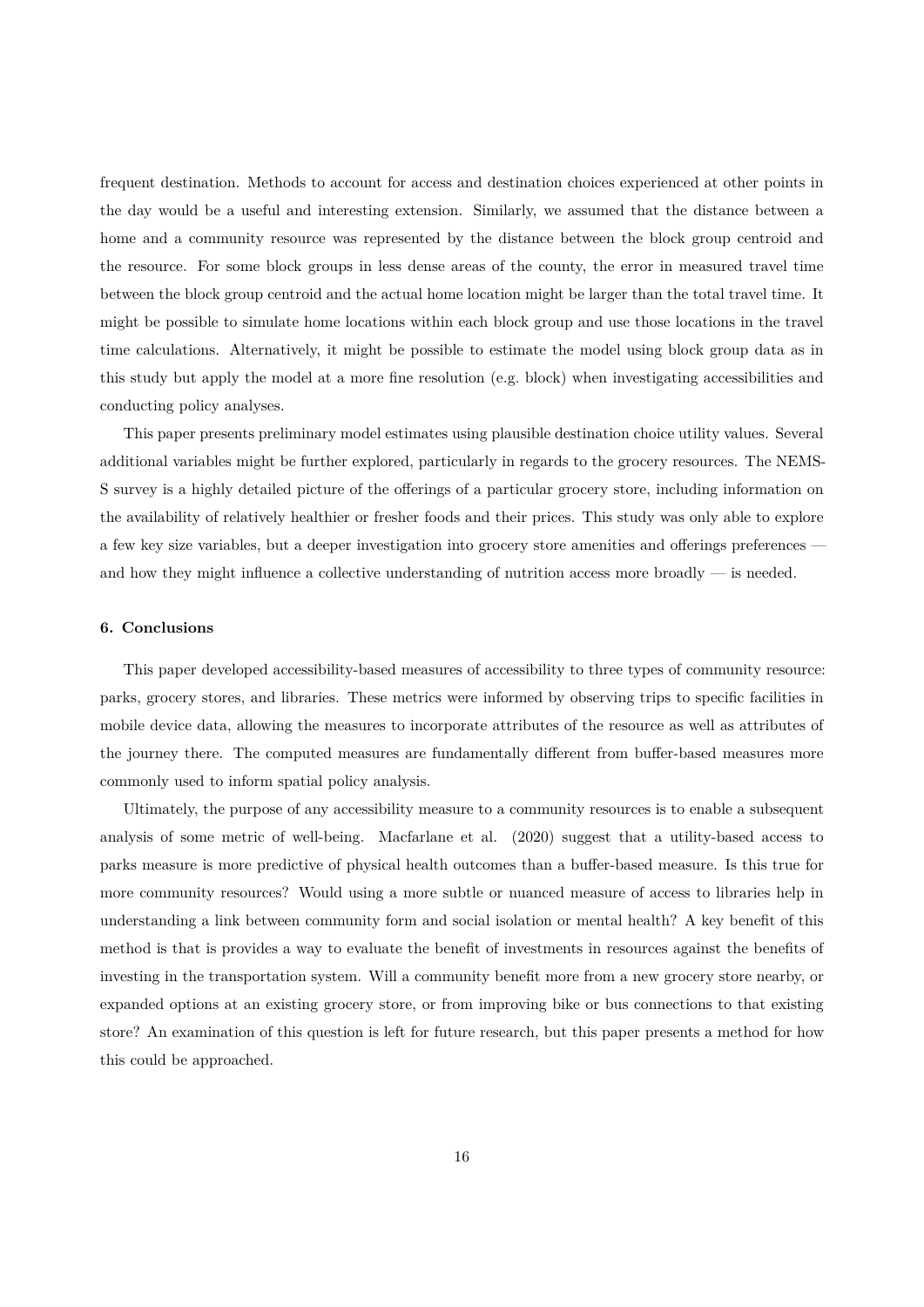#### **Acknowledgements**

The authors are grateful to Alisha Redelfs, Lori Spruance, Kaeli Monahan, and Mali Smith for their help in gathering the grocery store information data. Connor Williams gathered the parks data. Tables and figures in the article are produced using a variety of packages for R (Arel-Bundock, 2021; Dunnington, 2021)

#### **References**

- Aggarwal, A., Cook, A.J., Jiao, J.F., Seguin, R.A., Moudon, A.V., Hurvitz, P.M., Drewnowski, A., 2014. Access to supermarkets and fruit and vegetable consumption. *American Journal of Public Health* 104, 917–923. https://doi.org/10.2105/Ajph.2013.301763
- <span id="page-16-4"></span>Algert, S.J., Agrawal, A., Lewis, D.S., 2006. Disparities in access to fresh produce in low-income neighborhoods in los angeles. *American Journal of Preventive Medicine* 30, 365–370. https://doi.org/10.1016/j. amepre.2[006.01.009](https://doi.org/10.2105/Ajph.2013.301763)
- <span id="page-16-3"></span>Allen, J., 2019. Mapping differences in access to public libraries by travel mode and time of day. *Library & Information Science Research* 41, 11–18. https://doi.org/10.1016/j.lisr.2019.0[2.001](https://doi.org/10.1016/j.amepre.2006.01.009)
- <span id="page-16-8"></span>Ar[el-Bundock, V., 2021](https://doi.org/10.1016/j.amepre.2006.01.009). Modelsummary: Summary tables and plots for statistical models and data: Beautiful, customizable, and publication-ready.
- Bancroft, C., Joshi, S., Rundle, A., Hutson[, M., Chong, C., Weiss, C.C., Genkinger](https://doi.org/10.1016/j.lisr.2019.02.001), J., Neckerman, K., Lovasi, G., 2015. Association of proximity and density of parks and objectively measured physical activity in the united states: A systematic review. *Social science & medicine* 138, 22–30.
- <span id="page-16-2"></span>Barclay, D.A., 2017. Space and the social worth of public libraries. *Public library quarterly* 36, 267–273.
- <span id="page-16-7"></span>Bedimo-Rung, A.L., Mowen, A.J., Cohen, D.A., 2005. The significance of parks to physical activity and public health. *American Journal of Preventive Medicine* 28, 159–168. https://doi.org/10.1016/j.amepre. 2004.10.024
- <span id="page-16-1"></span>Cambridge Systematics, 2012. Travel demand forecasting: Parameters and techniques (NCHRP Report No. 716). Transportation Research Board.
- <span id="page-16-0"></span>Ch[en, Z., Yeh,](https://doi.org/10.1016/j.amepre.2004.10.024) A.G.-O., 2021. Effects of built environment on activity participation under different spacetime constraints: A case study of guangzhou, china. *Travel Behaviour and Society* 22, 84–93.
- <span id="page-16-6"></span>Cheng, W., Wu, J., Moen, W., Hong, L., 2021. Assessing the spatial accessibility and spatial equity of public libraries' physical locations. *Library & Information Science Research* 43, 101089. https://doi.org/https: //doi.org/10.1016/j.lisr.2021.101089
- <span id="page-16-9"></span><span id="page-16-5"></span>Clifton, K.J., 2004. Mobility strategies and food shopping for low-income families - a case study. *Journal of Planning Education and Research* 23, 402–413. https://doi.org/10.1177/0739456x04264919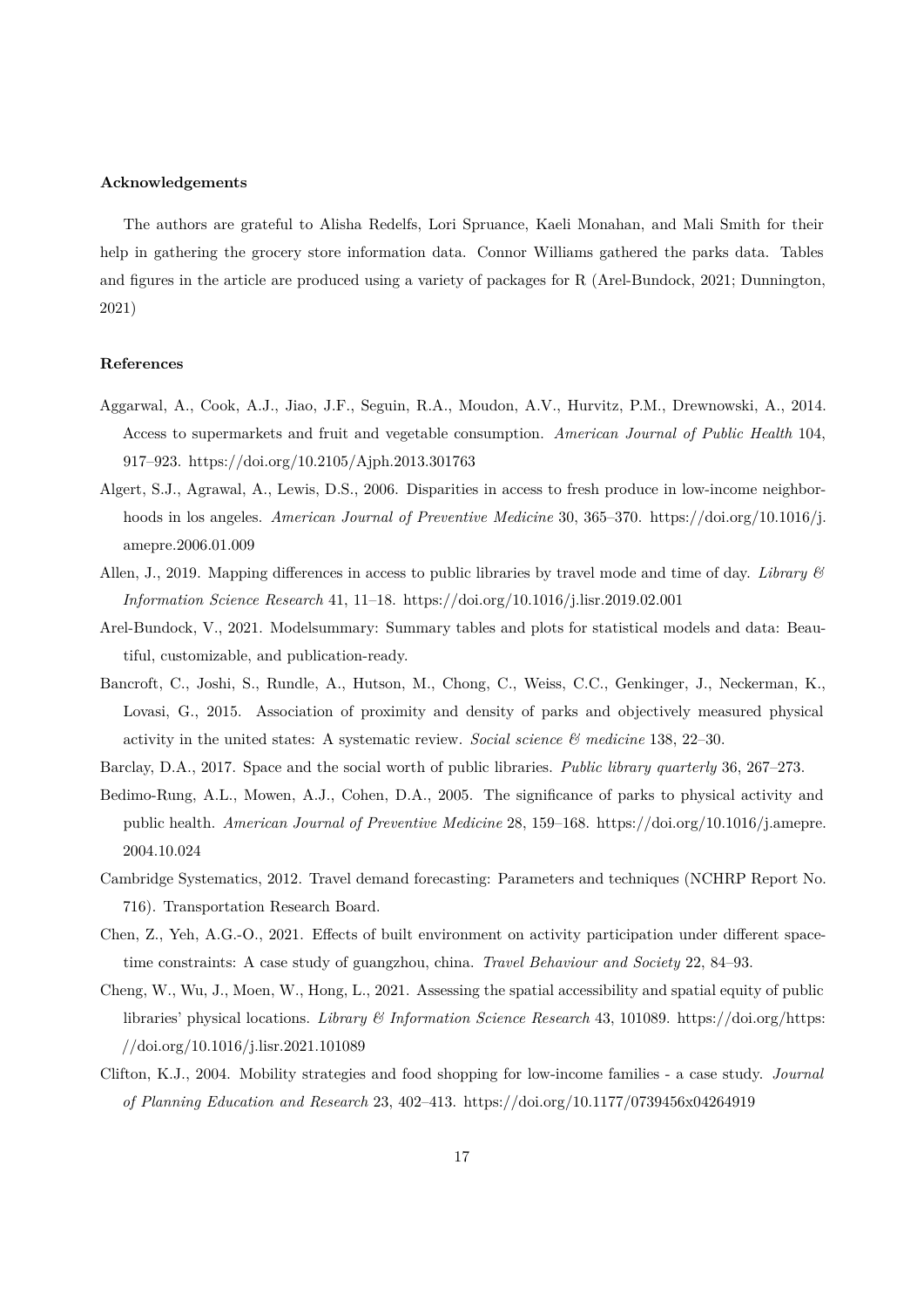- Croissant, Y., 2020. Estimation of random utility models in R: The mlogit package. *Journal of Statistical Software* 95, 1–41. https://doi.org/10.18637/jss.v095.i11
- <span id="page-17-12"></span>Dong, X.J., Ben-Akiva, M.E., Bowman, J.L., Walker, J.L., 2006. Moving from trip-based to activitybased measures of accessibility. *Transportation Research Part a-Policy and Practice* 40, 163–180. https: //doi.org/10.1016/[j.tra.2005.05.002](https://doi.org/10.18637/jss.v095.i11)
- <span id="page-17-4"></span>Dunnington, D., 2021. Ggspatial: Spatial data framework for ggplot2.
- Ermagun, A., Tilahun, N., 2020. Equity of transit accessibility across chicago. *Transportation Re[search](https://doi.org/10.1016/j.tra.2005.05.002) [Part D: Transport and Environmen](https://doi.org/10.1016/j.tra.2005.05.002)t* 86, 102461. https://doi.org/10.1016/j.trd.2020.102461
- <span id="page-17-10"></span>Glanz, K., Sallis, J.F., Saelens, B.E., Frank, L.D., 2007. Nutrition environment measures survey in stores (NEMS-s): Development and evaluation. *American journal of preventive medicine* 32, 282–289.
- <span id="page-17-11"></span>Guo, Y., Chan, C.H., Yip, P.S.F., 2017. Spatial vari[ation in accessibility of libraries in hong k](https://doi.org/10.1016/j.trd.2020.102461)ong. *Library & Information Science Research* 39, 319–329. https://doi.org/https://doi.org/10.1016/j.lisr.2017.11.007
- <span id="page-17-9"></span>Hamidi, S., 2020. Urban sprawl and the emergence of food deserts in the USA. *Urban Studies* 57, 1660–1675. https://doi.org/10.1177/0042098019841540
- <span id="page-17-8"></span>Handy, S.L., Niemeier, D.A., 1997. Measuring accessibility: [An exploration of issues and alternatives.](https://doi.org/10.1016/j.lisr.2017.11.007) *Environment and planning A* 29, 1175–1194.
- <span id="page-17-2"></span>Ha[nsen, W.G., 1959. How accessibility shapes](https://doi.org/10.1177/0042098019841540) land use. *Journal of the American Institute of Planners* 25, 73–76. https://doi.org/10.1080/01944365908978307
- <span id="page-17-1"></span>Horowitz, J.L., 1987. Specification tests for nested logit models. *Environment and Planning A: Economy and Space* 19, 395–402. https://doi.org/10.1068/a190395
- <span id="page-17-13"></span>Kaczynski[, A.T., Schipperijn, J., Hipp, J.A., Besenyi,](https://doi.org/10.1080/01944365908978307) G.M., Wilhelm Stanis, S.A., Hughey, S.M., Wilcox, S., 2016. ParkIndex: Development of a standardized metric of park access for research and planning. *Preventive Medicine* 87, 110–114. [https://doi.org/10.101](https://doi.org/10.1068/a190395)6/j.ypmed.2016.02.012
- <span id="page-17-6"></span>Kinnell, J.C., Bingham, M.F., Mohamed, A.F., Desvousges, W.H., Kiler, T.B., Hastings, E.K., Kuhns, K.T., 2006. Estimating site choice decisions for urban recreators. *Land Economics* 82, 257–272. https: //doi.org/10.3368/le.82.2.257
- <span id="page-17-7"></span>Lochner, K., 1999. Social capital: A guide to its measurement. *Health & Place* 5, 259–270. https://doi.org/ 10.1016/s1353-8292(99)00016-7
- <span id="page-17-0"></span>Lo[gan, T.M., Williams, T.G., N](https://doi.org/10.3368/le.82.2.257)isbet, A.J., Liberman, K.D., Zuo, C.T., Guikema, S.D., 2019. Evaluating urban accessibility: Leveraging open-source data and analytics to overcome existing [limitations.](https://doi.org/10.1016/s1353-8292(99)00016-7) *En[vironment and Planning B-Urb](https://doi.org/10.1016/s1353-8292(99)00016-7)an Analytics and City Science* 46, 897–913. https://doi.org/10.1177/ 2399808317736528
- <span id="page-17-5"></span><span id="page-17-3"></span>Macfarlane, G.S., Boyd, N., Taylor, J.E., Watkins, K., 2020. Modeling the impacts of park access on health outcomes: A utility-based accessibility approach. *Environment and Planning [B: Urban Analytics and](https://doi.org/10.1177/2399808317736528) [City Science](https://doi.org/10.1177/2399808317736528)*. https://doi.org/10.1177/2399808320974027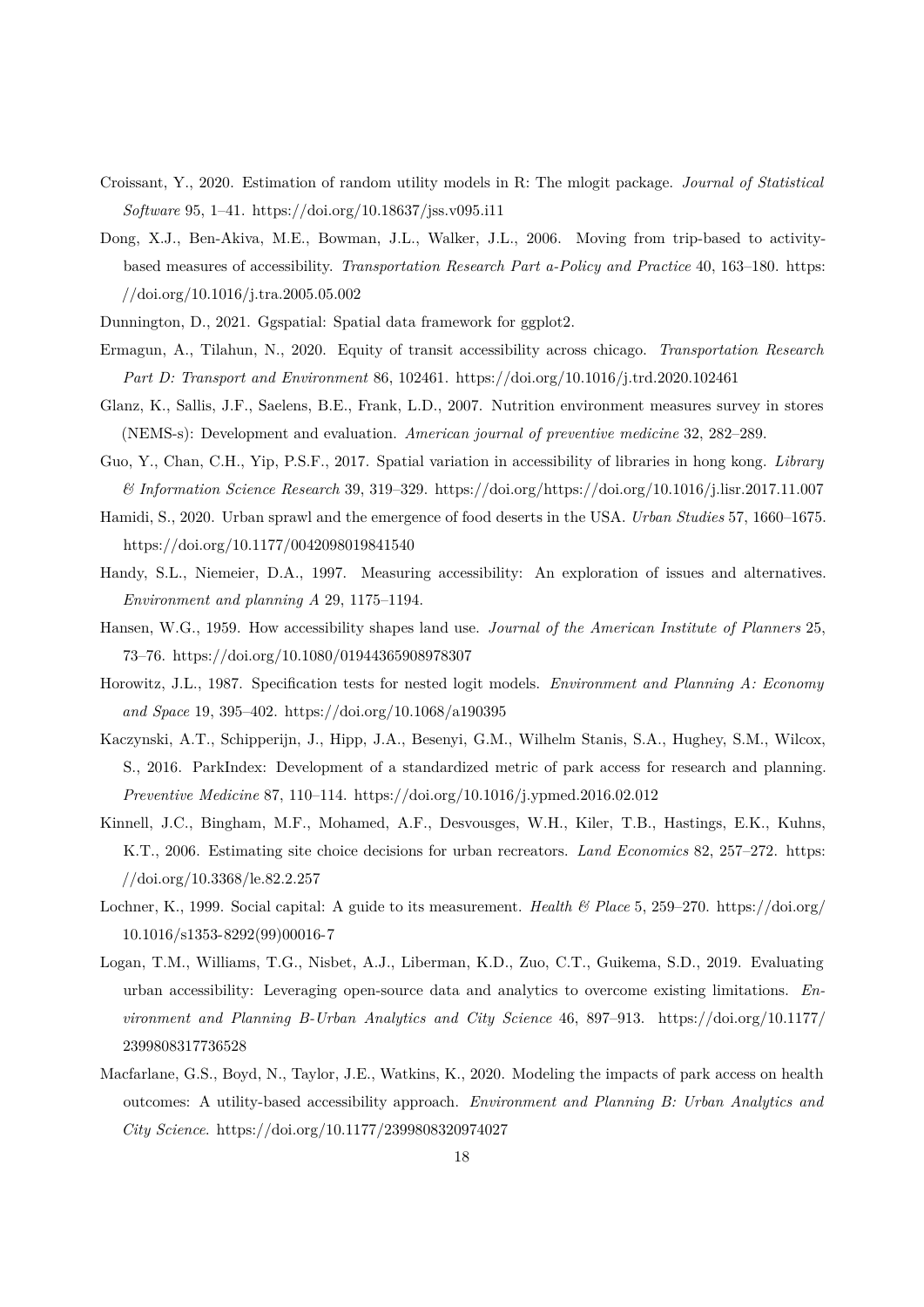- Macfarlane, G.S., Turley Voulgaris, C., Tapia, T., 2021. If you build it who will come? Equity analysis of park system changes during COVID-19 using passive origin-destination data. *Journal of Transport and Land Use*.
- <span id="page-18-10"></span>Marcus Young, 2020. otpr: An API wrapper for OpenTripPlanner. https://doi.org/10.5281/zenodo.4065250
- Maxwell, N.K., 2008. Libraries?—yes, in my backyard! *Journal of access services* 5, 391–396.
- <span id="page-18-12"></span><span id="page-18-8"></span>Monz, C., Mitrovich, M., D'Antonio, A., Sisneros-Kidd, A., 2019. Using Mobile Device Data to Estimate Visitation in Parks and Protected Areas: An Example from [the Nature Reserve of Orange County,](https://doi.org/10.5281/zenodo.4065250) California. *Journal of Park and Recreation Administration*. https://doi.org/10.18666/JPRA-2019-9899
- <span id="page-18-1"></span>Morland, K., Wing, S., Roux, A.D., Poole, C., 2002. Neighborhood characteristics associated with the location of food stores and food service places. *American Journal of Preventive Medicine* 22, 23–29. https://doi.org/Pii%20S0749-377(01)00403-2%0ADoi%2010[.1016/S0749-3797\(01\)00403-2](https://doi.org/10.18666/JPRA-2019-9899)
- <span id="page-18-6"></span>Muth, R.F., 1971. The derived demand for urban residential land. *Urban studies* 8, 243–254.
- Naboulsi, D., Fiore, M., Ribot, S., Stanica, R., 2016. Large-scale mobile traffic analysis: A survey. *IEEE Communications Surveys & Tutorials* 18, 124–161. [https://doi.org/10.1109/comst.2015.24](https://doi.org/Pii%20S0749-377(01)00403-2%0ADoi%2010.1016/S0749-3797(01)00403-2)91361
- <span id="page-18-2"></span><span id="page-18-0"></span>Neusel Ussery, E., Yngve, L., Merriam, D., Whitfield, G., Foster, S., Wendel, A., Boehmer, T., 2016. The national environmental public health tracking network access to parks indicator: A national county-level measure of park proximity. *Journal of Park and Rec[reation Administration](https://doi.org/10.1109/comst.2015.2491361)* 34. https://doi.org/10.18666/ jpra-2016-v34-i3-7119
- <span id="page-18-3"></span>Philbin, M.M., Parker, C.M., Flaherty, M.G., Hirsch, J.S., 2019. Public libraries: A community-level resource to advance population health. *Journal of Community Health* 44, 192–199. [https://doi.org/10.](https://doi.org/10.18666/jpra-2016-v34-i3-7119) [1007/s10900-018-0547](https://doi.org/10.18666/jpra-2016-v34-i3-7119)-4
- <span id="page-18-9"></span>R Core Team, 2021. R: A language and environment for statistical computing. R Foundation for Statistical Computing, Vienna, Austria.
- <span id="page-18-13"></span>Re[cker, W.W., Kostyniuk, L](https://doi.org/10.1007/s10900-018-0547-4).P., 1978. Factors influencing destination choice for the urban grocery shopping trip. *Transportation* 7, 19–33.
- <span id="page-18-7"></span>Rigolon, A., Browning, M., Jennings, V., 2018. Inequities in the quality of urban park systems: An environmental justice investigation of cities in the united states. *Landscape and Urban Planning* 178, 156–169. https://doi.org/10.1016/j.landurbplan.2018.05.026
- <span id="page-18-5"></span>Train, K.E., 2009. Discrete Choice Methods with Simulation, 2nd Edition. Cambridge University Press, Cambridge. https://doi.org/10.1016/S0898-1221(04)90100-9
- <span id="page-18-11"></span>Tr[ust for Public Land, 2019. 2019 ParkScore Index.](https://doi.org/10.1016/j.landurbplan.2018.05.026)
- U.S. Department of Agriculture, 2021. Food access research atlas.
- <span id="page-18-14"></span><span id="page-18-4"></span>Walker, J., Be[n-Akiva, M., 2002. Generalized random utility](https://doi.org/10.1016/S0898-1221(04)90100-9) model. *Mathematical Social Sciences* 43, 303–343. https://doi.org/Pii%20S0165-4896(02)00023-9%0ADoi%2010.1016/S0165-4896(02)00023-9